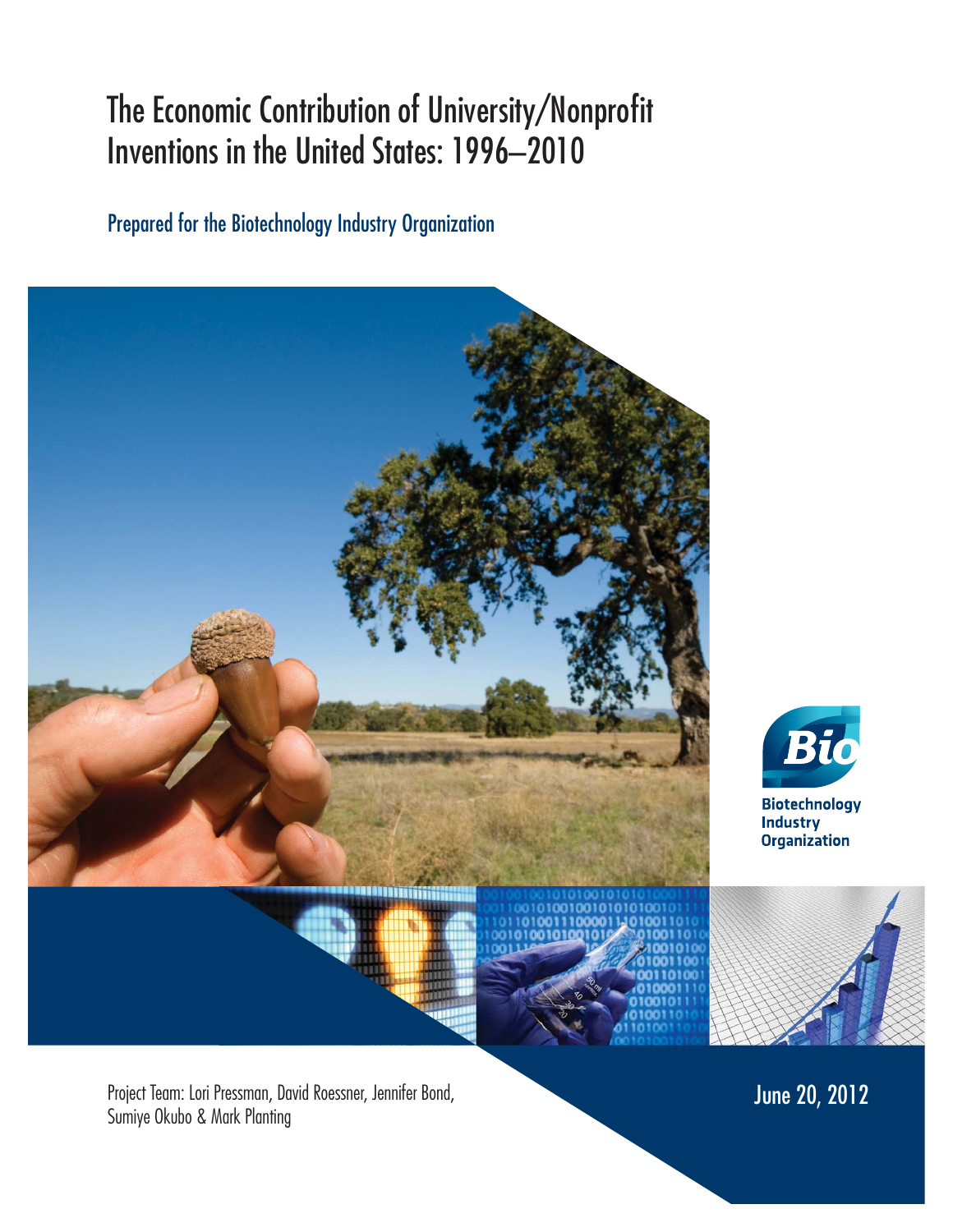## The Economic Contribution of University/Nonprofit Inventions in the United States: 1996-2010:

## Measures of Economic Impact of Licensed Inventions Commercialized by Licensees of U.S. Respondents to the AUTM Survey 1996-2010

#### Prepared for the Biotechnology Industry Organization

by Lori Pressman, David Roessner, Jennifer Bond, Sumiye Okubo, and Mark Planting

**Team:** Lori Pressman is an independent consultant in Cambridge, MA. a former Assistant Director at the MIT Technology Licensing Office, and a former Chair of the AUTM Survey Statistics and Metrics Committee. Dr. David Roessner is Professor of Public Policy Emeritus, Georgia Institute of Technology and Senior Fellow, Science and Technology Policy Program, SRI International. Ms. Jennifer Bond is Senior Advisor for International Affairs for the Council on Competitiveness and former Director of the Science & Engineering Indicators Program at the National Science Foundation. Dr. Sumiye Okubo is former Associate Director for Industry Accounts at the Commerce Department's Bureau of Economic Analysis. Mr. Mark Planting is former chief of research on the use and development of U.S. input-output accounts at the Bureau of Economic Analysis

**Acknowledgements:** The project team gratefully acknowledges the financial support, interest, and encouragement of the Biotechnology Organization, including Lila Feisee, Tom Dilenge, Roy Zwahlen, and their colleagues. We are also appreciative of AUTM for providing updated data and Rick Colman's valuable time and insights. We thank AUTM survey respondents for providing the data used in this report, and in particular, Jack Turner from MIT, Nina Green from Tufts University and Ulrich Mueller from the Fred Hutchinson Cancer Research Center. Special thanks to Joe Allen for championing the project.

*Revised Figure 2 provided March 4, 2015*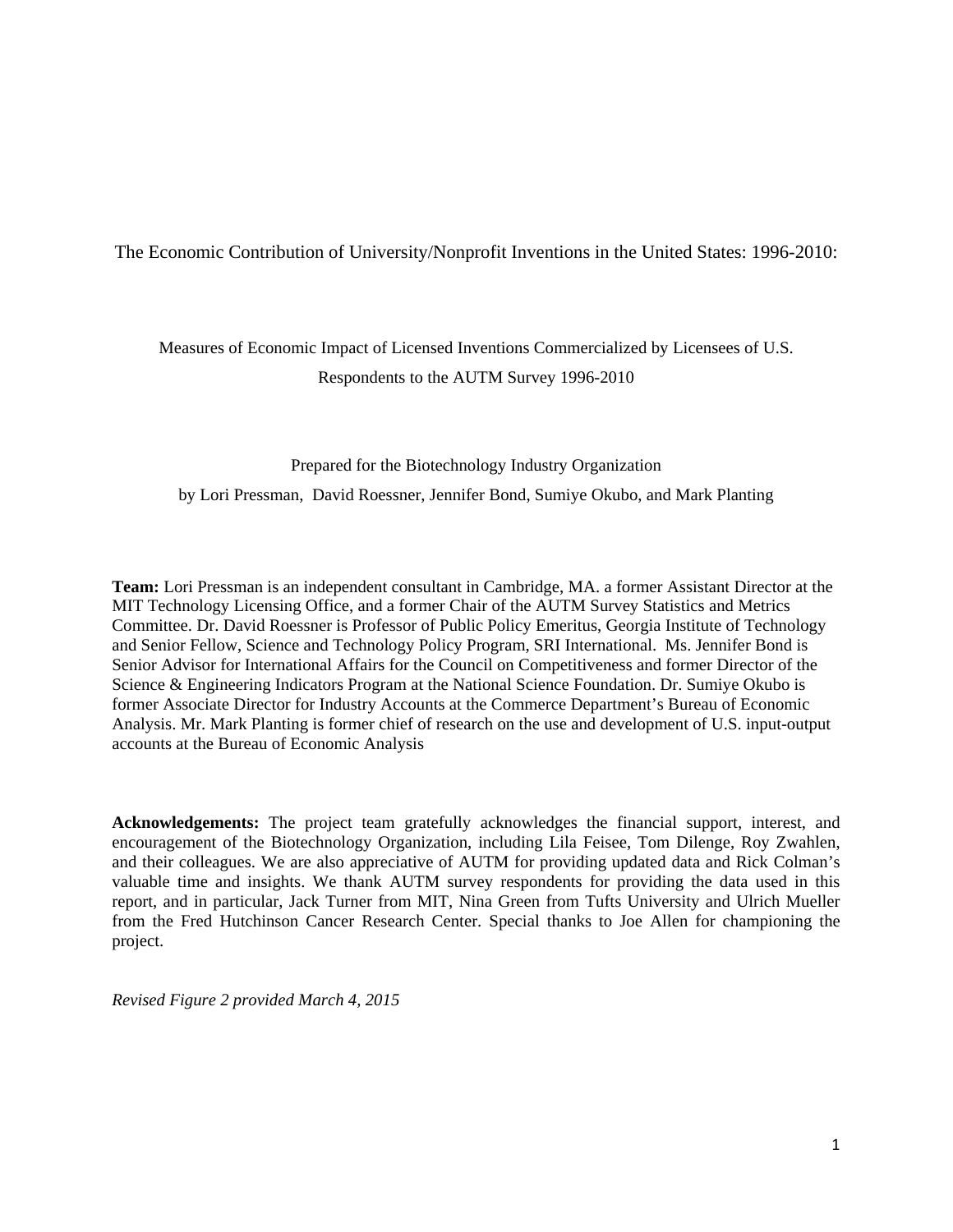## Contents:

| Assumptions used in applying the I-O model to measurements of economic impact of U.S. academic    |  |
|---------------------------------------------------------------------------------------------------|--|
|                                                                                                   |  |
|                                                                                                   |  |
|                                                                                                   |  |
|                                                                                                   |  |
|                                                                                                   |  |
|                                                                                                   |  |
| Employment supported by final purchases associated with academic licensing  10                    |  |
|                                                                                                   |  |
|                                                                                                   |  |
|                                                                                                   |  |
|                                                                                                   |  |
| Appendix C: GDP, Employment, and Gross Output Calculations for U.S. University AUTM Survey        |  |
| Appendix D: GDP, Employment and Gross Output Calculation for U.S. Hospital and Research Institute |  |
| Appendix E: Sum of University and HRI AUTM Survey Respondent contribution to GDP, Employment      |  |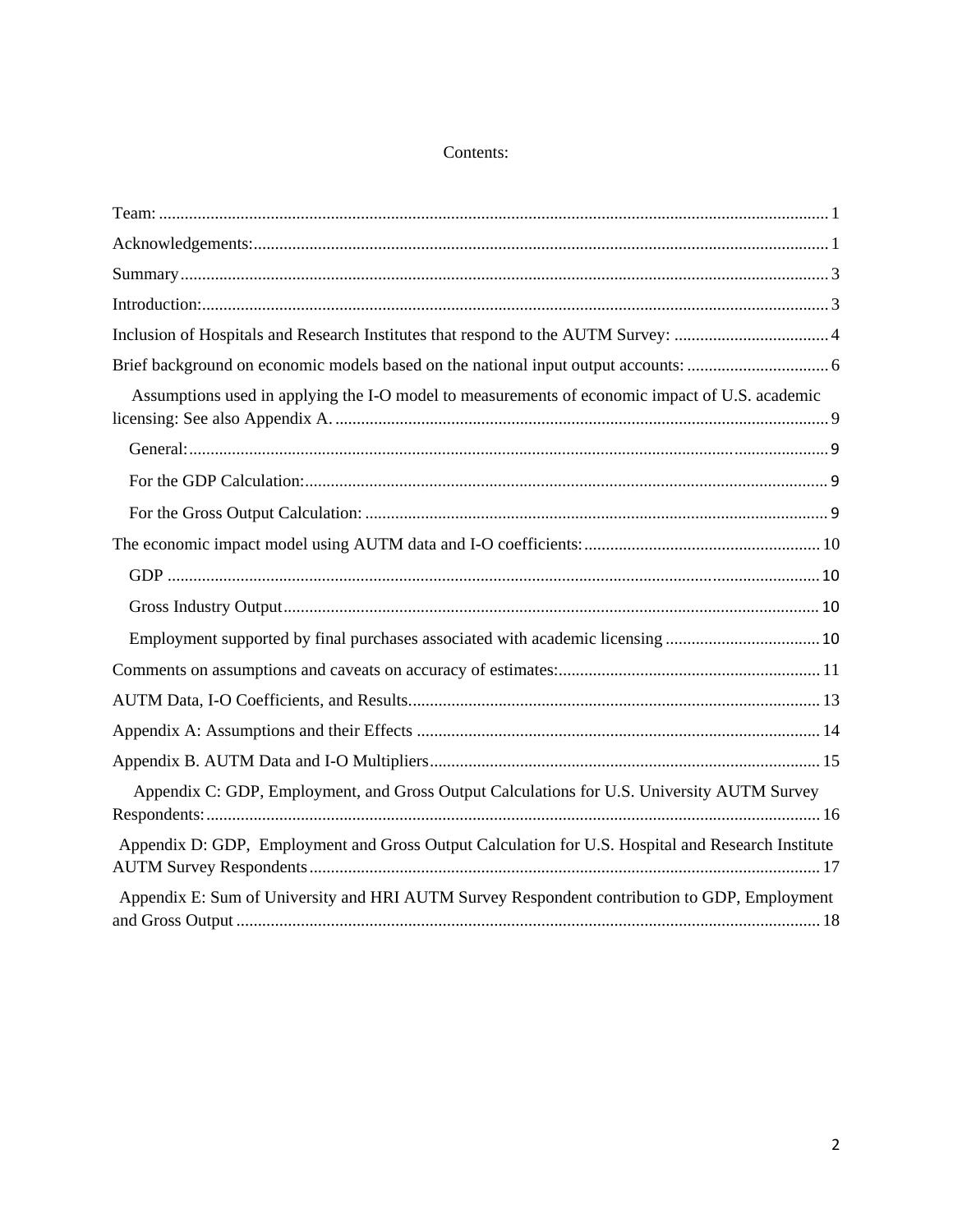#### **Summary**:

Using an input output "I-O" approach to estimating the economic impact of academic licensing, and summing over the 15 years of available data for academic U.S. AUTM Survey respondents, the total contribution of these academic licensors to gross industry output ranges from \$199B to \$836B, in 2005 \$US Dollars; contributions to GDP range from \$86B to \$338B, in 2005 \$US Dollars. Estimates of the total number of person years of employment supported by U.S. universities' and hospitals' and research institutes' licensed-product sales range from 900,000 to over 3 million over the 15 year period. An explanation of the I-O approach is provided, and the assumptions used and the potential effects of the assumptions on the estimates are discussed. The rationale for including impacts from hospital and research institutes together with those of universities is presented. Better information on i) royalty rates and royalty bases, ii) where in the world the academic licensors produce their products and where the intermediate inputs used to produce their products are produced, iii) whether the royalty generating products are manufactured items or services, and iv) whether the purchaser is the final purchaser will lead to more accurate estimates.

#### **Introduction:**

 This report, on measures of economic impact of U.S. academic licensing activity, updates a previous report and model<sup>1</sup> developed by David Roessner, Jennifer Bond, Sumiye Okubo, and Mark Planting, for estimating the economic impact of U.S. university licensing activity. As in the previous report, input-output [I-O] coefficients are used to estimate i) gross industry output, ii) effects on GDP and iii) person- years of employment supported by academic licensing. As in the previous report, license income data, in particular License Income Received<sup>2</sup> and Running Royalties<sup>3</sup> are two key inputs.

 The 2009 report used twelve years of AUTM Licensing Survey data, from 1996 – 2007. This report, and the Research Policy paper (footnote 1), use 15 years of AUTM Survey data, from 1996-2010. The 2009 report, and the Research Policy paper, use license data only from U.S. university respondents to the AUTM Survey. This report uses license data from U.S. Hospital and Research Institute "HRI" respondents as well as U.S. university respondents. In this report, the jobs estimate has also been updated to include person years of employment associated with sales of products by licensees. Previously, it had been calculated based only on employment associated with license income received by the universities.

<sup>&</sup>lt;sup>1</sup>David Roessner, Jennifer Bond, Sumiye Okubo, Mark Planting, "The Economic Impact of Licensed Commercialized Inventions Originating in University Research" Research Policy, May 26, 2012. 10.1016/j.respol.2012.04.015 . See also "The Economic Impact of Licensed Commercialized Inventions Originating in University Research" 1996‐2007, September 3, 2009, by David Roessner, Jennifer Bond, Sumiye Okubo, Mark Planting, accessed<br>http://www.bio.org/sites/default/files/BIO final report 9 3 09 rev 2 0.pdf May 1, 2012.

 $^2$  From Instructions and Definitions of Survey: LICENSE INCOME RECEIVED includes: license issue fees, payments under options, annual minimums, running royalties, termination payments, the amount of equity received when cashed‐in, and software and biological material end user license fees equal to \$1,000 or more, but not research funding, patent expense reimbursement, a valuation of equity not cashed‐in, software and biological material enduser license fees less than \$1,000, or trademark licensing royalties from university insignia. License Income also does not include income received in support of the cost to make and transfer materials under Material Transfer Agreements.

<sup>&</sup>lt;sup>3</sup> From Instructions and Definitions of Survey: For the purposes of this Survey, RUNNING ROYALTIES are defined as royalties earned on and tied to the sale of products. Excluded from this number are license issue fees, payments under options, termination payments, and the amount of annual minimums not supported by sales. Also excluded from this amount is CASHED‐INEQUITY, which should be reported separately.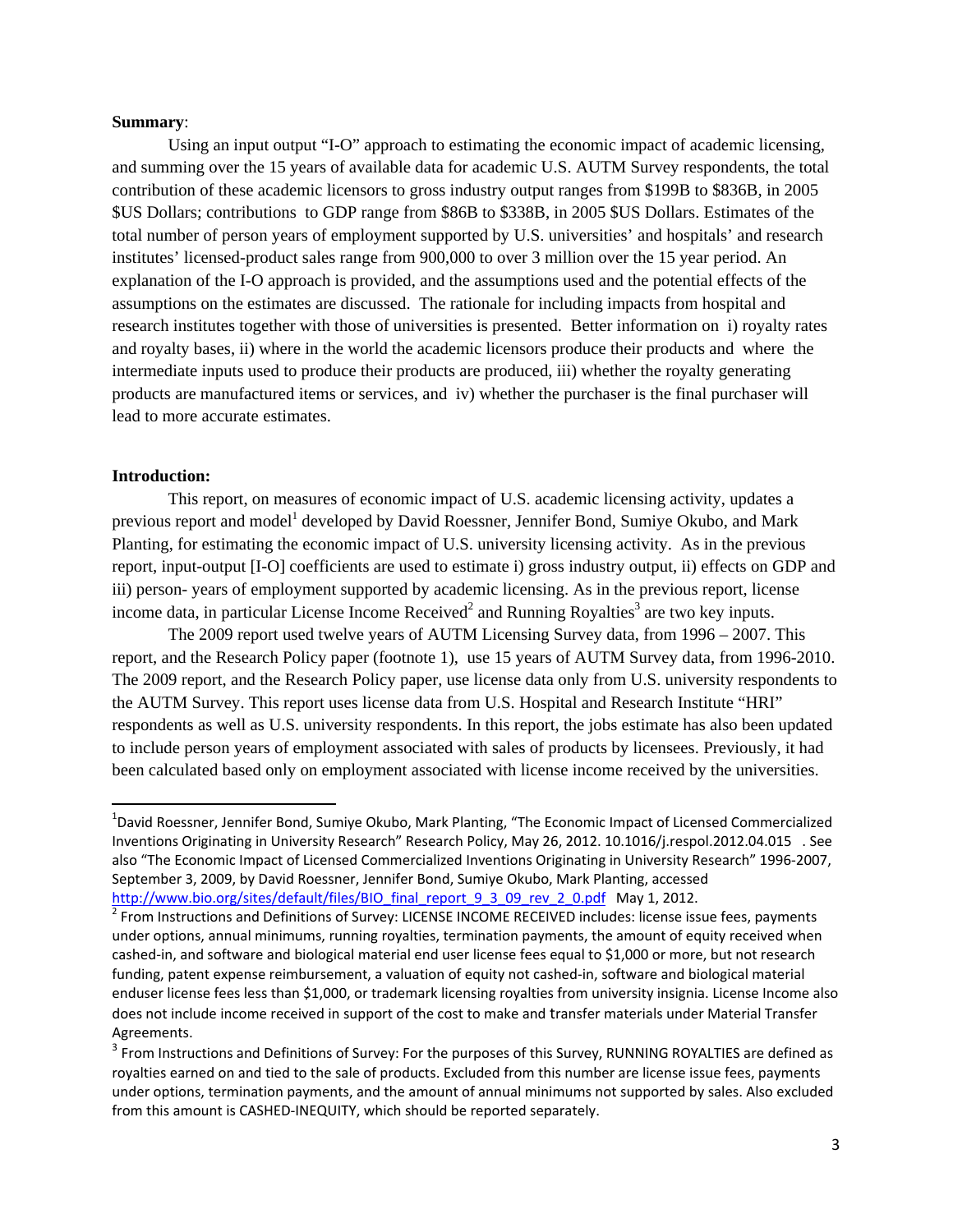### **Inclusion of Hospitals and Research Institutes that respond to the AUTM Survey:**

In 2001, the NSF issued a Data Brief highlighting the role of nonprofit research organizations<sup>4</sup> as performers of U.S. R&D.<sup>5</sup> The Data Brief lists the "Top 10 nonprofit organization respondents by amount of intramural R&D expenditures, fiscal years 1996-1997" by name.<sup>6</sup> AUTM HRI Respondents include five, and six, respectively of the top ten for 1996,<sup>7</sup> and 1997.<sup>8</sup> A long term trend, seen in Figure 1, is that other nonprofits, as well as universities, are performing a larger share of total U.S. R&D. U.S. R&D performed by universities and colleges from 1953 through 2009 grew from 5.3% to 13.6% of total U.S. R&D, while the fraction of R&D performed by other nonprofits grew from 2.2% to 4.4 %  $\cdot$ <sup>9</sup> Data available for the period of this economic impact analysis, between 1996 and 2009, show that U.S. R&D performed at colleges and universities increased from 12.0 % to 13.6% of U.S. R&D , and that research performed at other nonprofits increased from 3.1% to 4.4% of U.S. R&D.





Another factor contributing to the decision to apply the model to Hospitals and Research Institutes is evidence suggesting that the character of the work performed in research institutions may be similar to that done at universities and colleges. Hospitals and Research Institutes often have close ties to

<sup>&</sup>lt;sup>4</sup> Nonprofit organizations other than universities and federal laboratories<br>
<sup>5</sup> See NSF 01-318, February 15, 2001 by Mary V. Burke "Nonprofit Sector's R&D Grows over Past Quarter Century."<br>
<sup>6</sup> Howard Hughes Medical Ins Triangle Institute, Fred Hutchinson Cancer Research Center , SEMATECH, Inc., Dana‐Farber Cancer Institute,

Brigham and Women's Hospital, Beth Israel Deaconess Medical Center, Inc.<br><sup>7</sup> Mayo, SRI, Sloan Kettering, Fred Hutchinson, and Brigham and Women's Hospital<br><sup>8</sup> Mavo, Sloan Kettering, Fred Hutchinson, Dana-Farber Cancer Inst Israel Deaconess Medical Center, Inc,  $\frac{9}{2}$  See Appendix Table 04-03 of 2012 Science & Engineering Indicators.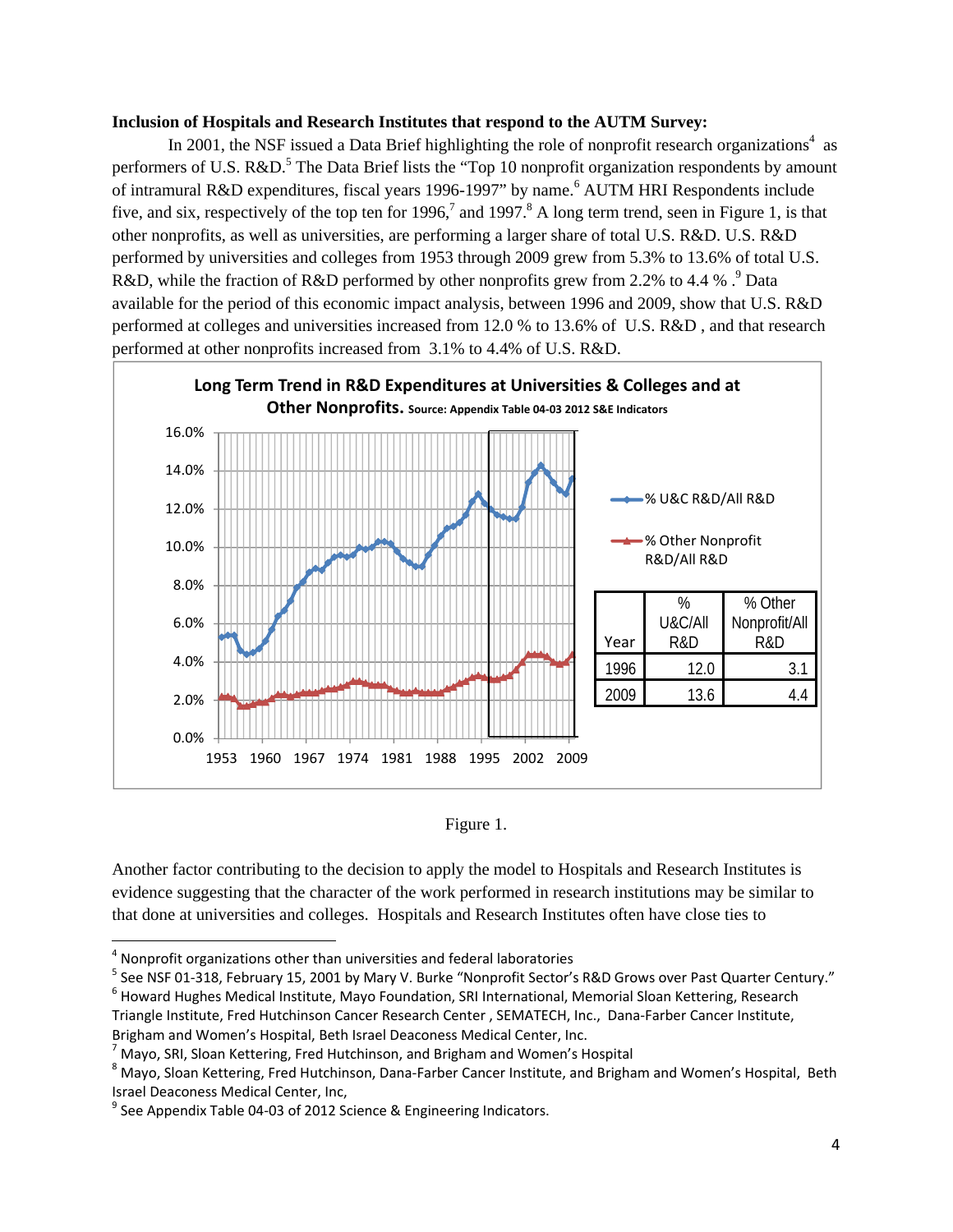universities, and share personnel.<sup>10</sup> S&E data show that, over the study period, about three quarters of research expenditures at universities were characterized as basic research expenditures while roughly half of research expenditures at other nonprofits was characterized as a basic research expenditure.<sup>11</sup>





License Income Received from HRI AUTM Survey respondents over the 15 year period of this report totals \$5.47B, approximately 29% of the \$18.58B reported by university respondents. Running Royalties reported by HRI AUTM Survey respondents over the 15 year period total \$2.27B, approximately 21% of the \$13.1B reported by university respondents.

Twenty-six HRI's have responded to the survey in each of 15 years, and 131 to 162 universities responded over the same period. Thus, among institutions that chose to respond to the AUTM Survey, Hospitals and Research Institutions report, on average, more License Income Received, and Running Royalties than universities do.<sup>12</sup> Note that including HRI's also makes this report more heavily weighted toward the economic impact of health technologies, and possibly toward somewhat less basic and more translational research, and could also introduce a bias toward life science and health technology economic impact.

 $10$  For example, all investigators at the Whitehead Institute, -which responds to the AUTM survey in the "HRI" category, hold joint appointments in the MIT Department of Biology. Many investigators at the Fred Hutchinson Cancer Research Center, another Hospital and Research Institute which responds to the AUTM survey , hold a joint appointment at the University of Washington.<br><sup>11</sup> See Appendix Table 04-04 of 2012 Science & Engineering Indicators.<br><sup>12</sup> \$5.74B /26~ \$221M, versus \$18.58B/150~\$12.3M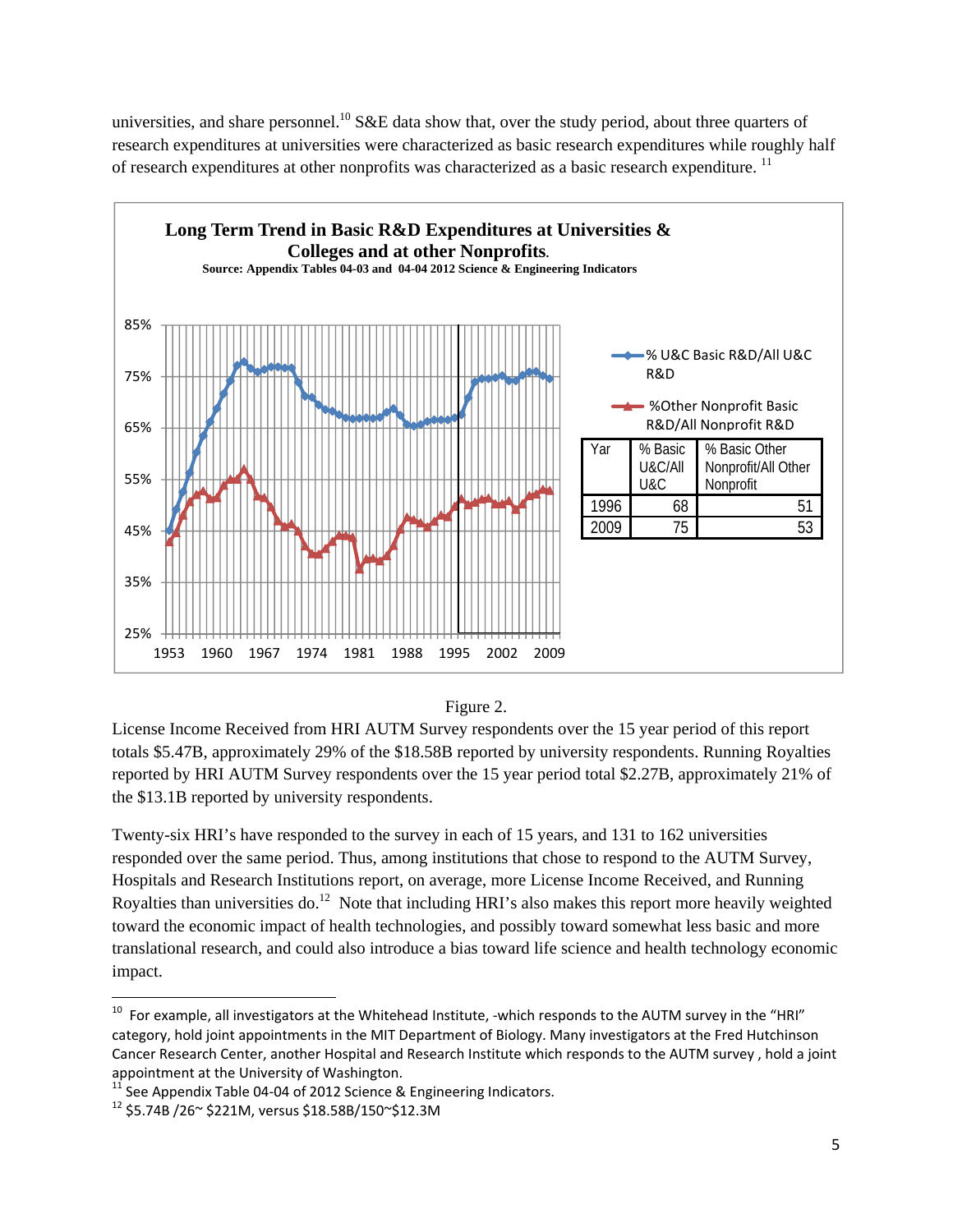### **Brief background on economic models based on the national input output accounts:**

See BEA (Bureau of Economic Analysis, U.S. Department of Commerce) BRIEFING: A Primer on BEA's Industry Accounts , accessible at

http://www.bea.gov/scb/pdf/2009/06%20June/0609\_indyaccts\_primer\_a.pdf : By Mary L. Streitwieser And "Concepts and Methods of the Input-Output Accounts," accessible at http://www.bea.gov/papers/pdf/IOmanual\_092906.pdf : By Karen J. Horowitz and Mark A. Planting. Chapter 12 discusses Input-Output modeling and applications.

This section provides definitions and concepts underlying the I-O framework<sup>13</sup> to facilitate understanding assumptions used when applying it to model the economic impact of academic technology licensing. Several paragraphs and sentences, but not all paragraphs and sentences, in this section are taken verbatim from the above noted references. As always, the primary source is the preferred reference.

The terms "input" and "output," and not "cost" and "revenue" are apt, as the same economic transaction is "output" to one party, -the seller, and "input" to the other, -the buyer. When the buyer is the last buyer, they are the "final user" in I-O parlance. The sum of all purchases by "final users" is "final demand." When the buyer uses that input to produce its own, or his or her own, output, then such input is called "intermediate input." Output multipliers can only be applied to final demand.

The word "commodity" in BEA explanatory material aligns with its use in economics as any marketable item, whether goods or services, which is the subject of a transaction. The everyday meaning of "commodity" means goods which are supplied without differentiation, -such as salt, or copper. Thus, it is useful to keep in mind the economic meaning, not the everyday meaning, of "commodity" while reading about I-O models.

The largest single source of U.S. I-O data is the Economic Census, which is conducted once every 5 years by the U.S. Bureau of the Census. The models start with two basic tables, the "make" and "use" table. A make table shows the value of each I-O commodity produced by each industry in a given year. Before such tables can be produced, classifications are needed for "commodities" and "industries."

For the I-O accounts, BEA uses a classification system that is based on the North American Industry Classification System (NAICS). The I-O classification system is consistent with that used by the principal agencies that provide the source data used in the I-O accounts and by the preparers of the national accounts and other economic series that are used for analysis in conjunction with the I-O accounts. In I-O accounting, each industry is associated with a commodity that is considered the primary product of that industry.

<sup>&</sup>lt;sup>13</sup> The 1973 Nobel Prize in Economics was awarded "for the development of the input-output method and for its application to important economic problems."

http://www.nobelprize.org/nobel\_prizes/economics/laureates/1973/press.html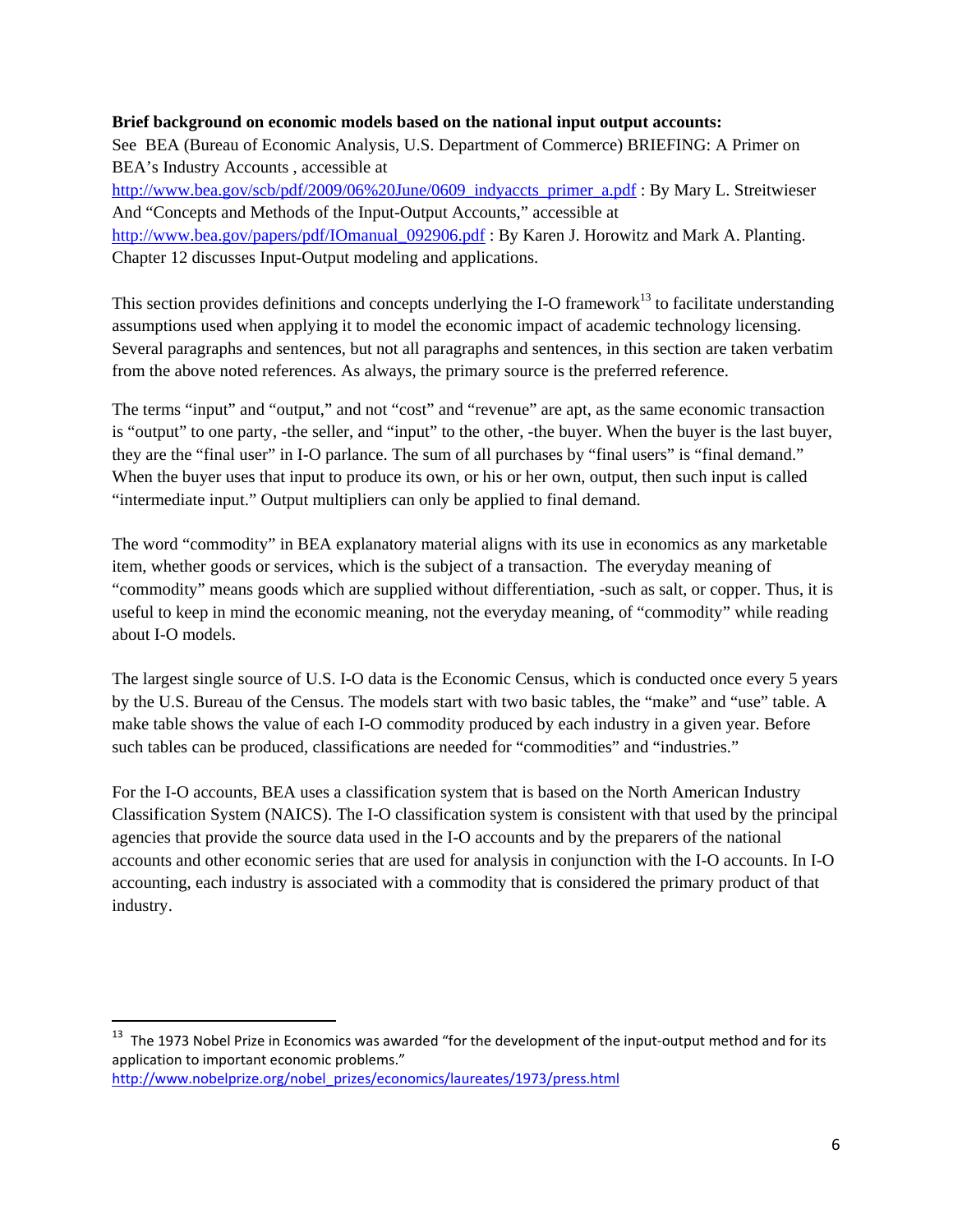The following is a list of the 20 major sectors and their two-digit NAICS codes.

- **11** Agriculture, forestry, fishing and hunting
- **21** Mining
- **22** Utilities
- **23** Construction
- **31-33** Manufacturing
- **42** Wholesale trade
- **44-45** Retail trade
- **48-49** Transportation and warehousing
- **51** Information
- **52** Finance and insurance
- **53** Real estate and rental and leasing
- **54** Professional, scientific, and technical services
- **55** Management of companies and enterprises
- **56** Administrative and support and waste management and remediation services
- **61** Educational services
- **62** Health care and social assistance
- **71** Arts, entertainment, and recreation
- **72** Accommodation and food services
- **81** Other services (except public administration)
- **92** Public administration

The coefficients used in this report assume that License Income for academic licensors, -both universities and HRI's, is in sector 61 "Educational Services," and that the outputs of the technology licensees are in a subgroup<sup>14</sup> of sectors 31-33 "Manufacturing".

The use table shows the uses of commodities by industries as intermediate inputs and by final users. "Use of commodities by industries as intermediate inputs," is roughly analogous, for manufacturers, to COGS in financial statements<sup>15</sup>, and the "use by final users" would be understood in everyday parlance as the sum of purchases by persons, government and business investment, and exports less imports<sup>16</sup>. For the economy as a whole, the total of all final uses of commodities equals the sum of all value added by all industries, or GDP.

<sup>&</sup>lt;sup>14</sup> The subgroups are: chemical products, plastics and rubber, nonmetallic minerals, fabricated metals, computer and electronics, electrical equipment, transportation equipment, miscellaneous manufacturing and machinery 15 The analogy fails for wholesalers and retailers in the I‐O accounts, where "intermediate input" is equivalent to

the cost of running the retail or wholesale operation excluding labor.<br><sup>16</sup> The word "investment" is used in a manufacturing context, not a financial one, and refers to investment in new

fixed assets or inventories, or for replacing depreciated fixed assets. It does not mean venture investment or stock purchases. Imports are used in the United States but produced abroad.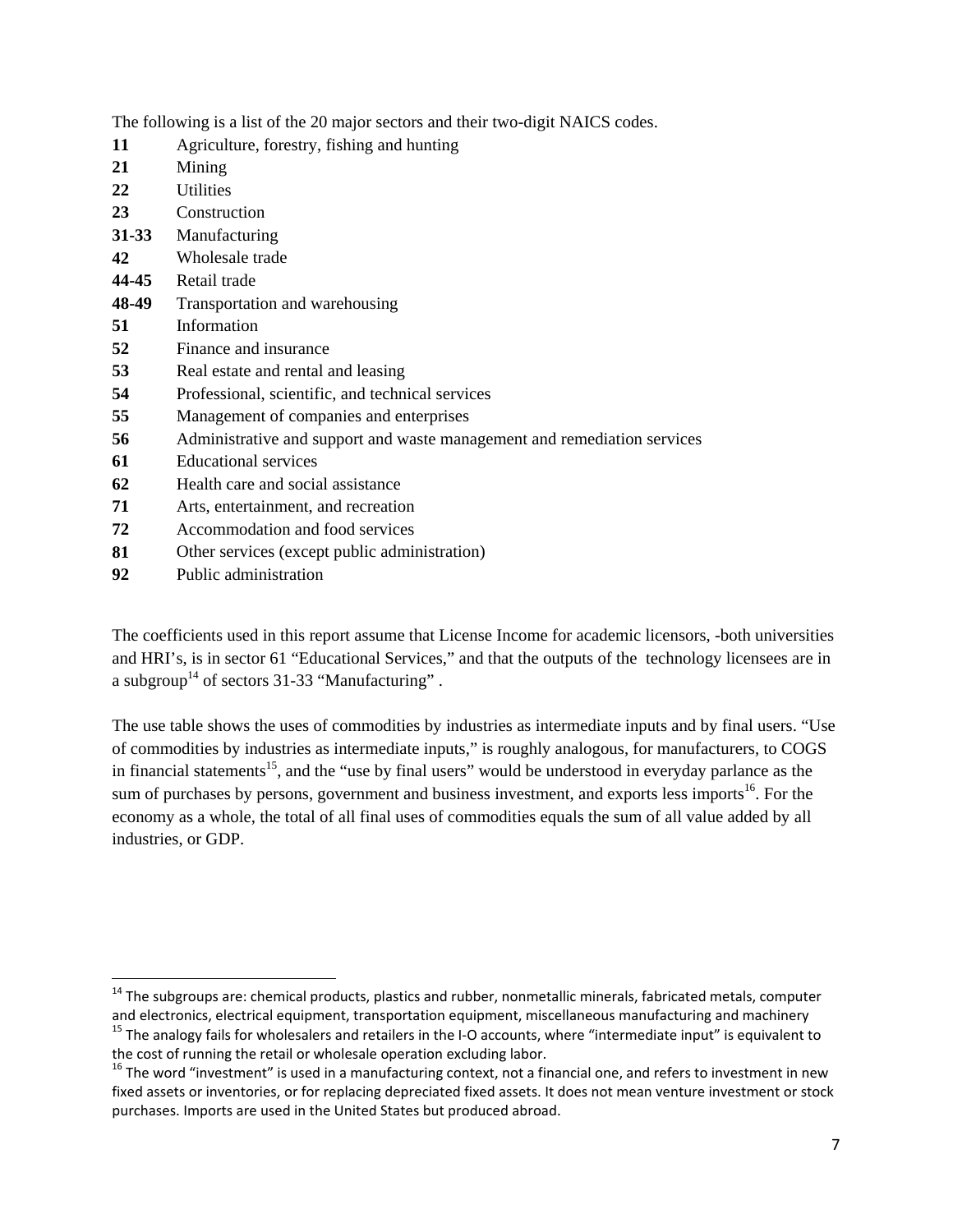Table B from the BEA Primer is copied below to illustrate that some observations are consistent with intuition or at least not intuitively surprising. First, it supports the often heard truism that "The U.S. is a service economy," -more of the GDP is characterized as "service" than "manufacturing," \$9.4T versus \$1.6T). That individuals directly consumed more services (\$7.9T) than manufactured goods (\$1.7T) in 2007 is another unsurprising observation. The single largest intermediate input to service industries is service  $(5,030,294) \div (6,373,425) = 79\%$ , and the single largest intermediate input to manufacturing industries is manufactured commodities  $(1,609,532) \div (3,417,099) = 47\%$ .

#### **Table B. The Use of Commodities by Industries, 2007 [Millions of Dollars}**

|                                         |                                             | Manufacturing |                                           |                       | Government <sup>3</sup> |                                                 |                          | Private fixed |                                                  |            | Government                                                            | <b>Total final</b> |                              |
|-----------------------------------------|---------------------------------------------|---------------|-------------------------------------------|-----------------------|-------------------------|-------------------------------------------------|--------------------------|---------------|--------------------------------------------------|------------|-----------------------------------------------------------------------|--------------------|------------------------------|
| Commodities/industries                  | Agriculture,<br>mining, and<br>construction | Total         | Computer<br>and<br>electronic<br>producto | Services <sup>2</sup> |                         | <b>Total</b><br>intermediate consumption<br>use | Personal<br>expenditures | investment    | Change in<br>private<br>inventories <sup>4</sup> | Net trade  | consumption   uses (GDP)<br>expenditures<br>and gross<br>$in a$ tmant |                    | Total<br>commodity<br>output |
| Agriculture, mining, and construction 1 | 154,402                                     | 595,776       | 944                                       | 248.419               | 89,143                  | 1,087,739                                       | 59,605                   | 1.011.206     | 11,099                                           | $-271.109$ | 293,340                                                               | 1,104,141          | 2,191,880                    |
|                                         | 415,614                                     | 1,609,532     | 105,397                                   | 929.547               | 317.079                 | 3.271.773                                       | 1,681,597                | 689,338       | 34,532                                           | $-779.107$ | 114,238                                                               | 1,740,597          | 5,012,370                    |
| Computer and electronic products        | 4.401                                       | 108.822       | 66,881                                    | 79.778                | 26.520                  | 219,521                                         | 73.990                   | 186.349       | 2,938                                            | $-148.523$ | 40,576                                                                | 155,331            | 374,852                      |
|                                         | 464,515                                     | ,135,150      | 123,225                                   | 5.030.294             | 720,891                 | 7,350,850                                       | 7.904.854                | 527.305       | 10.205                                           | 441.528    | 53,167                                                                | 8,937,059          | 16,287,909                   |
| Total intermediate inputs 5             | 1,038,805                                   | 3,417,099     | 241,727                                   | 6,374,425             | 1,171,034               | 84,454                                          |                          |               |                                                  |            |                                                                       |                    | 2,362,541                    |
| Compensation of employees               | 549,340                                     | 969.412       | 139,114                                   | 4,823,282             | 477,338                 | 12.001.363                                      |                          |               |                                                  |            |                                                                       |                    |                              |
| Taxes on production and imports less    |                                             |               |                                           |                       |                         | 7,819,371                                       |                          |               |                                                  |            |                                                                       |                    |                              |
|                                         | 28,529                                      | 57.178        | 4.483                                     | 893.320               | $-15,874$               |                                                 |                          |               |                                                  |            |                                                                       |                    |                              |
| Gross operating surplus                 | 475,893                                     | 590,236       | 2,697                                     | 3,677,424             | 281,462                 | 963,153                                         |                          |               |                                                  |            |                                                                       |                    |                              |
|                                         | 2,092,567                                   | 5,033,925     | 388,021                                   | 15,768,450            | 2,913,960               | 5,025,015                                       | 9.710.168                | 2,133,993     | $-3.642$                                         | $-707.810$ | 2.674.830                                                             |                    |                              |

1. Agriculture consists of agriculture, forestry, fishing and hunting.

2. Consists of utilities; wholesale trade; retail trade; transportation and warehousing; information; finance, insurance, real estate, rental, and leasing; professional and business services; educational services, health care, and social assistance; arts, entertainment, recreation, accommodation, and food services; and other services, except government.

3. Consists of federal, state, and local governments.

4. Includes inventory valuation adjustment.

5. Includes noncomparable imports; inventory valuation adjustment; rest-of-the-world, and scrap, used and secondhand goods.

Note that "total value added" is a measure of the value of factors of production – in textbook economics, land, labor and capital. It is not the same as profit. It includes compensation to employees, taxes on production and imports minus subsidies, and gross operating surplus. This surplus can be used, in the case of industries, to build more capacity, to pay shareholders or owners, for income taxes, or for their own R&D. By definition, this study assumes that all academic license income contributes to GDP. Within the national accounts all of the output of non-profits is consumed by persons, and thus is part of GDP. The output of of non-profits is measured as total expenses of the non-profits. Finally, in this study we assume that the license income revenues are used to fund expenses and all of the revenue adds to output of nonprofits.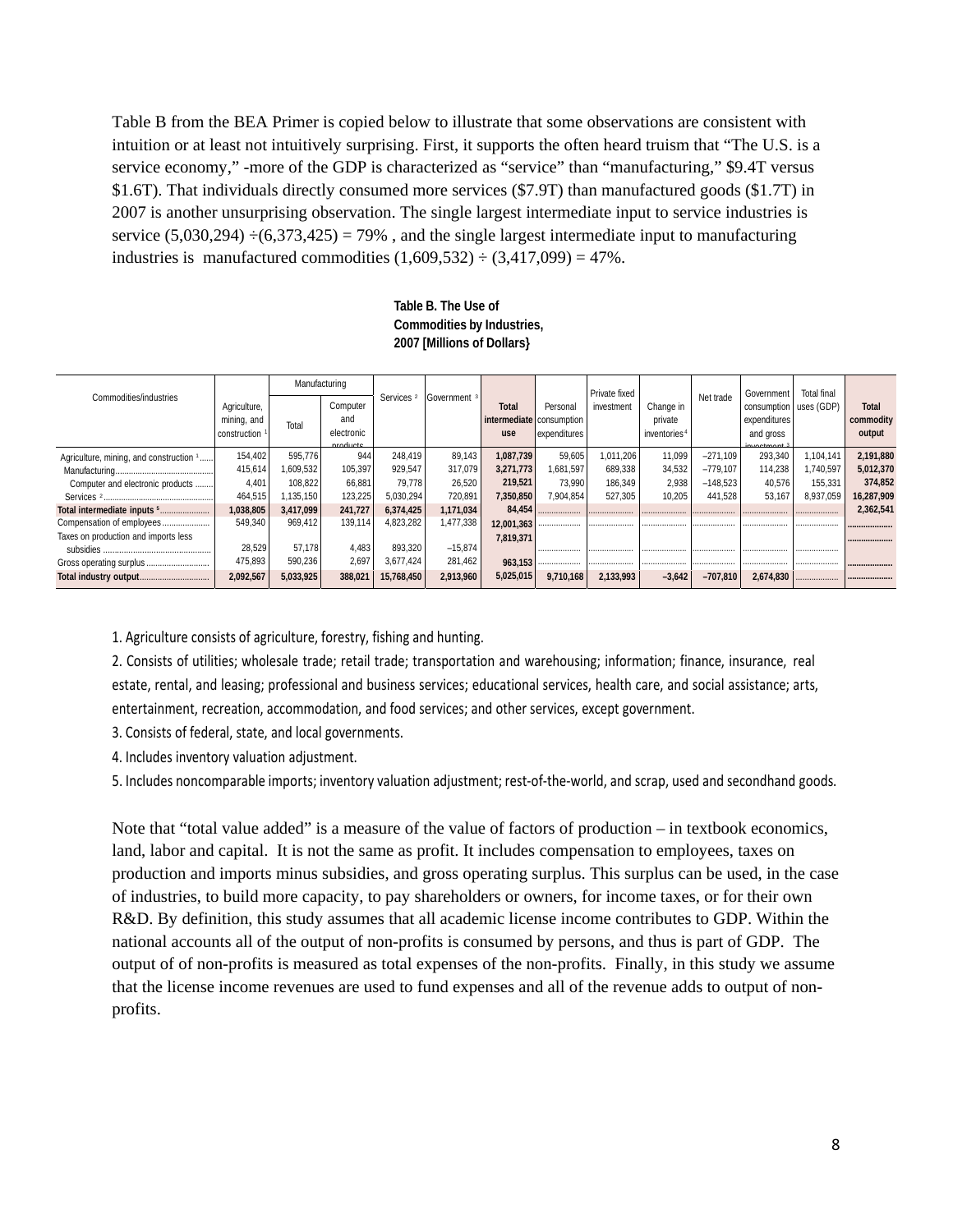Four "requirements" tables are derived from the make and use tables. These are used to relate final demand to Gross Output. If final demand is known, for example, or there is a change in final demand, then the requirements tables can be used to show the inputs required by an industry to produce a given output. When only the direct requirements are considered (the inputs needed to produce the inputs are not included), the table is called a "direct requirement" table. When inputs needed to make the inputs are considered, then the table is called the "total requirements table." The total requirements table accounts for all interactions required by industries to support a given level of final demand. Note that output multipliers can only be used when final demand is known.

Thus, an output multiplier *is* applied to license income received at the academic licensors, since all of their output is consumed by persons, and thus considered, by definition, final demand. In contrast, since there is no information on the fraction of sales of the licensees which is purchased by final users, and thus satisfies a final demand, *no* output multiplier on their sales is applied.

## **Assumptions used in applying the I-O model to measurements of economic impact of U.S. academic licensing: See also Appendix A.**

## General:

i) The academic licensors are in industry class "61," educational services, and their licensees are in a subgroup<sup>17</sup> of industry classes  $31-33$ : "Manufacturing."

ii) The value added ratio, the output multiplier, and the employment to output ratio are all applied to current dollars. GDP and Gross Output are then normalized to constant 2005 dollars.

iii) Sales of the licensee's products are estimated using the AUTM reported Running Royalties (earned royalties on product sales) divided by an assumed royalty rate

iv) All relevant sales are captured by the royalty base.

For the GDP Calculation:

i) 100% of academic institution expenditures contribute to GDP.

ii) 100% of licensee's sales are by domestic producers.

## For the Gross Output Calculation:

i) The license revenue (income) received by U.S. academic licensors is all spent in the U.S., and is treated as consumption expenditures. The effect of this revenue on gross output is increased by one iteration of purchases of intermediate inputs, so called "direct requirements."

ii) 100% of licensees' sales are by domestic producers and 100% of the intermediate inputs for this production are also domestic.

iii) Since the fraction of the licensee's sales that are final sales is unknown, no output multipliers are applied. Gross output is simply total licensees' sales.

iv)Though sponsored research to the academic licensors is a result of licensing activity, -some licenses include an obligation to fund research as a condition of keeping the license, since there are no systematic data, it is omitted entirely.

 $^{17}$  The subgroups are: chemical products, plastics and rubber, nonmetallic minerals, fabricated metals, computer and electronics, electrical equipment, transportation equipment, miscellaneous manufacturing and machinery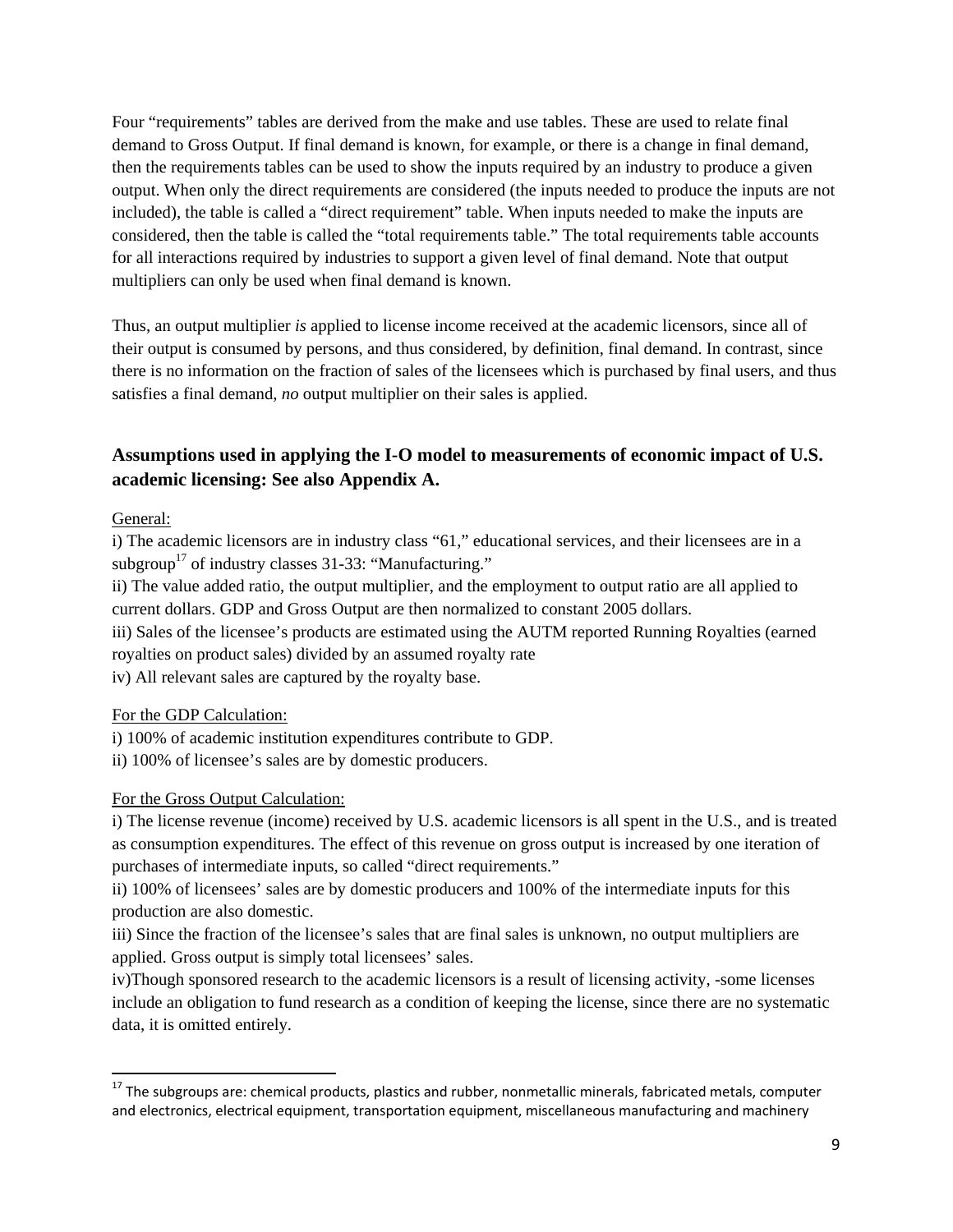## **The economic impact model using AUTM data and I-O coefficients:**

## GDP

 $\rm A$ : A portion associated with the License Income Received at academic licensors **+**

 $B:$  A portion associated with the business activity associated with the technology license at the licensees

 $A_{GDP}$  = (Licensing Income Received in Constant 2005 US Dollars)<sup>18</sup>

 $B_{GDP}$  = ((Sales at Licensee<sup>19</sup>) x (Value Added ratio from US I-0 Tables)) x (GDP Deflator to Constant  $2005$   $SUS$ <sup>20</sup>

Gross Industry Output

 $\mathbf A$ : A portion associated with the License Income Received at academic licensors

**B:** A portion associated with the business activity associated with the technology license at the licensees

A <sub>GO</sub> is made up of two parts, and  $= A1_{\text{go}} + A2_{\text{go}}$ 

A1<sub>00</sub>: the effect of the License Income Received at the academic licensor, and A2<sub>go</sub>: the effect outside the licensor when the licensor spends that income.

A1  $_{60}$  = (Licensing Income Received in Constant 2005 US Dollars)<sup>21</sup>  $A2_{00}$  = ((Licensing Income Received in Current US Dollars) × (Output Multiplier from U.S. I-O Tables)<sup>22</sup>) x (GDP Deflator to Constant 2005 US\$)

 $B_{\text{GO}} = (Sales at License^{23})$ 

Employment supported by final purchases associated with academic licensing

| $A$ : A portion associated with the License |  |
|---------------------------------------------|--|
| Income Received at academic licensors       |  |

 $B:$  A portion associated with the business activity associated with the technology license at the licensees

 $A<sub>YES</sub> =$  (employment multiplier for academic licensors) x (current License Income Received).

 $B_{YES}$  = (employment to output ratio for manufacturing companies) x (Sales at Licensee, calculated using ((Running Royalties<sup>24</sup>)  $\div$  (estimated royalty rate))

<sup>&</sup>lt;sup>18</sup> License Income Received (as reported in the AUTM Survey)

<sup>&</sup>lt;sup>19</sup> (Running Royalties as Reported in the AUTM Survey ) ÷ (Royalty Rate)<br>
<sup>20</sup> The multipliers are applied to current dollar license income. The result is adjusted to constant 2005 US\$.<br>
<sup>21</sup> License Income Received (as

<sup>&</sup>lt;sup>22</sup> See Appendix B<br><sup>23</sup> ( Running Royalties as Reported in the AUTM Survey ) ÷ (Royalty Rate)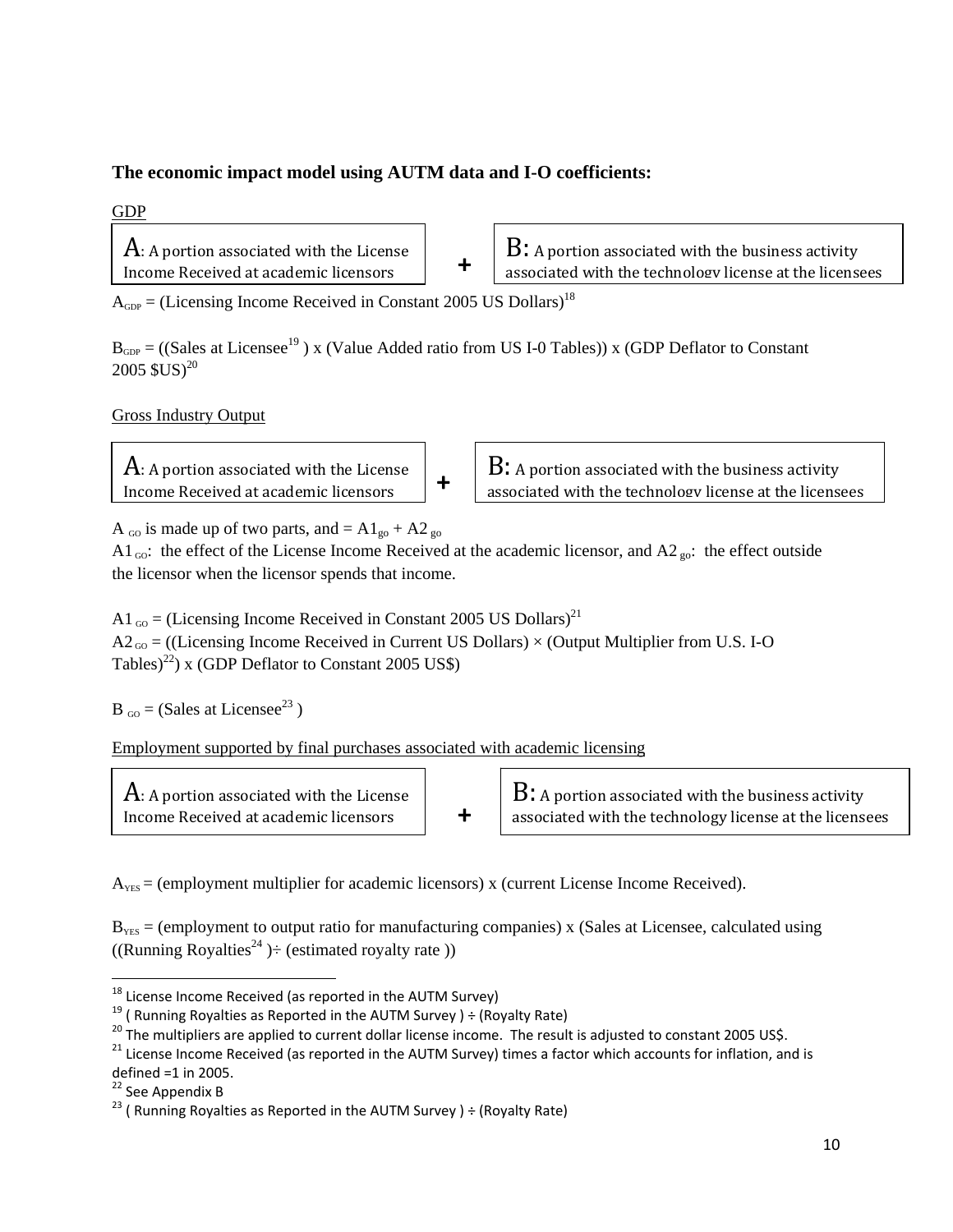## **Comments on assumptions and caveats on accuracy of estimates:**

This report assumes that all of the licensees' sales are commodities produced by domestic producers, and that all intermediate inputs are also domestically produced . These assumptions, in isolation, lead to overestimates; imports are not taken into account

This report assumes that all sales result from manufacturing activity. To the extent that some important academic licensees are in the service business (Google, for example), this assumption, in isolation leads to an underestimate.

Because the fraction of licensees' sales that are final sales is unknown, this report applies no output multiplier to any portion of these sales. This leads to an underestimate.

Not all licenses contain royalty terms. The license exhibit Google filed with its S-1, for example, contains an equity provision for Stanford, but no apparent running royalty. This phenomenon means that using Running Royalties in isolation, even with an accurate royalty rate, underestimates licensees' sales. Some licenses contain royalties on products, but not on services. <sup>25</sup> The royalty base itself can be smaller than the commodity sold.<sup>26</sup> These three factors again suggest that using Running Royalties alone underestimates licensees' relevant sales, and thus GDP, gross output, and employment.

Patent reimbursement is reported separately from License Income in the AUTM Survey. Review of the data shows patent reimbursement is about 5% of total license income. Adding patent reimbursement would thus increase economic impact estimates, but modestly. License Income Paid to other institutions was also not considered, and appears also to be roughly 5% of total license income. However, until recently "License Income Paid to Other Institutions" included License Income paid to any institution, even one which did not respond to the AUTM Survey. Thus, it is not clear that removing it removes only double counting. Including "License Income Paid to Other Institutions" would subtract from economic impact estimates. These two omissions likely off set each other, and are likely not as large a factor in the accuracy of the overall estimate as other assumptions listed in Appendix A.

It has been suggested that an assumed product substitution rate should be used to reduce overall estimates. There is not sufficient information to estimate substitution, but to the extent that substitution maintains or increases U.S. domestic production, or use of U.S. intermediate inputs, then it is not a subtraction.

Companies highlight their new products, and sometimes they depend on such "substitution" to ensure growth. Frederick J. Palensky, 3M's chief technology officer, was interviewed in the January 9, 2012 Chemical & Engineering News: " New products—five years old or less—accounted for 31% of sales in 2010, and when 2011's new products are included in the tally, they are likely to account for 33% of sales, Palensky says. 3M's goal is for new products to reach 40% of sales. The company's businesses won't grow at all if new product sales don't reach at least 25%, he says, so a high-functioning R&D organization is critical for survival."

<sup>&</sup>lt;sup>24</sup> As defined in the AUTM Survey<br>
<sup>25</sup> http://www.sec.gov/Archives/edgar/data/1110803/0001012870-00-001863.txt accessed May 25, 2012

 $^{26}$  http://www.sec.gov/Archives/edgar/data/1167178/000104746908008964/a2186822zex-10\_28.htm#toc\_ri44902\_1 accessed May 25, 2012.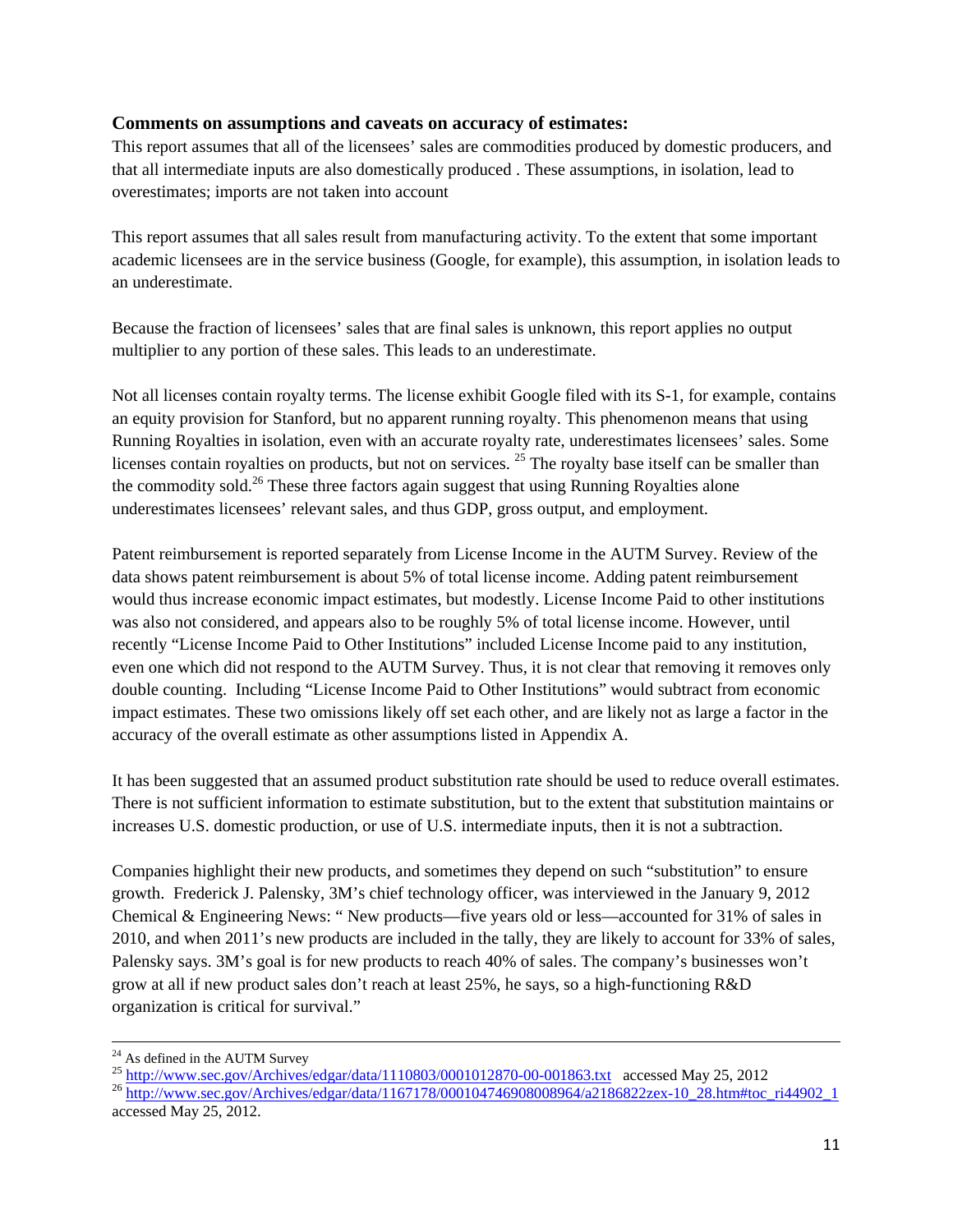Since economies grow through renewal and replacement,- though to assure growth, renewal and replacement must exceed loss, the caveat on product substitution is written as assuming "no detrimental product substitution effects."

The model is clearly dependent on the assumed royalty rate. The prior study included this table:

| University     | Life Sciences     | Software | Other       | Overall                       |
|----------------|-------------------|----------|-------------|-------------------------------|
|                |                   |          |             |                               |
| A              | $4 - 6\%$         | 10-20%   | $0.5 - 3\%$ |                               |
| B              | $10% +$           |          | .25%        | Processes 1-3%                |
|                |                   |          |             | composition of matter 4-6%    |
| $\mathbf C$    |                   |          |             | $2 - 3%$                      |
| D              | Devices 5%        |          |             |                               |
|                | Therapeutics 1-2% |          |             |                               |
| E              | Devices 4-5%      | "higher" |             |                               |
|                | Therapeutics 1-2% |          |             |                               |
| $\overline{F}$ |                   |          |             | 8% (health plus IT)           |
| $\mathbf G$    | 4%                |          |             | 3-4% (mostly medical devices) |
| H              |                   |          |             | 4-5% (mostly life sciences)   |
| I              |                   |          |             | $1 - 2\%$                     |
|                |                   |          |             | About 5%                      |
| $\bf K$        |                   |          |             | 4.4%                          |
| L              |                   |          |             | 5-8%                          |

|  | Royalty Rates Used by Selected U.S. Research Universities |  |
|--|-----------------------------------------------------------|--|
|  |                                                           |  |

It is difficult to supplement this table with public information. Licensors may be expected to voluntarily publicize higher rates than licensees, and both can be true depending on how the royalty base is defined.

Public information on the royalty that Florida State University received as a result of the Bristol Myers Squibb license to the Holton patents for Taxol synthesis suggests that the rate was approximately  $4\%$ . <sup>27</sup> Public material on the Cohen-Boyer patents shows that the rates were under one percent for "end products," and that such products account for the most of \$254M in license revenue  $^{28}$  The paper reports that; "A whopping 90% of the total revenue (\$228 million) is from royalty income from product sales."

<sup>&</sup>lt;sup>27</sup> GAO Report dated June 2003: "NIH-Private Sector Partnership in the Development of Taxol" Footnote 17, page 13.

<sup>28</sup> MaryAnn Feldman, Alessandra Colaianni, and Kang Liu: "Commercializing Cohen‐Boyer 1980‐1997" DRUID Working Paper No. 05‐21accessed April 11 2012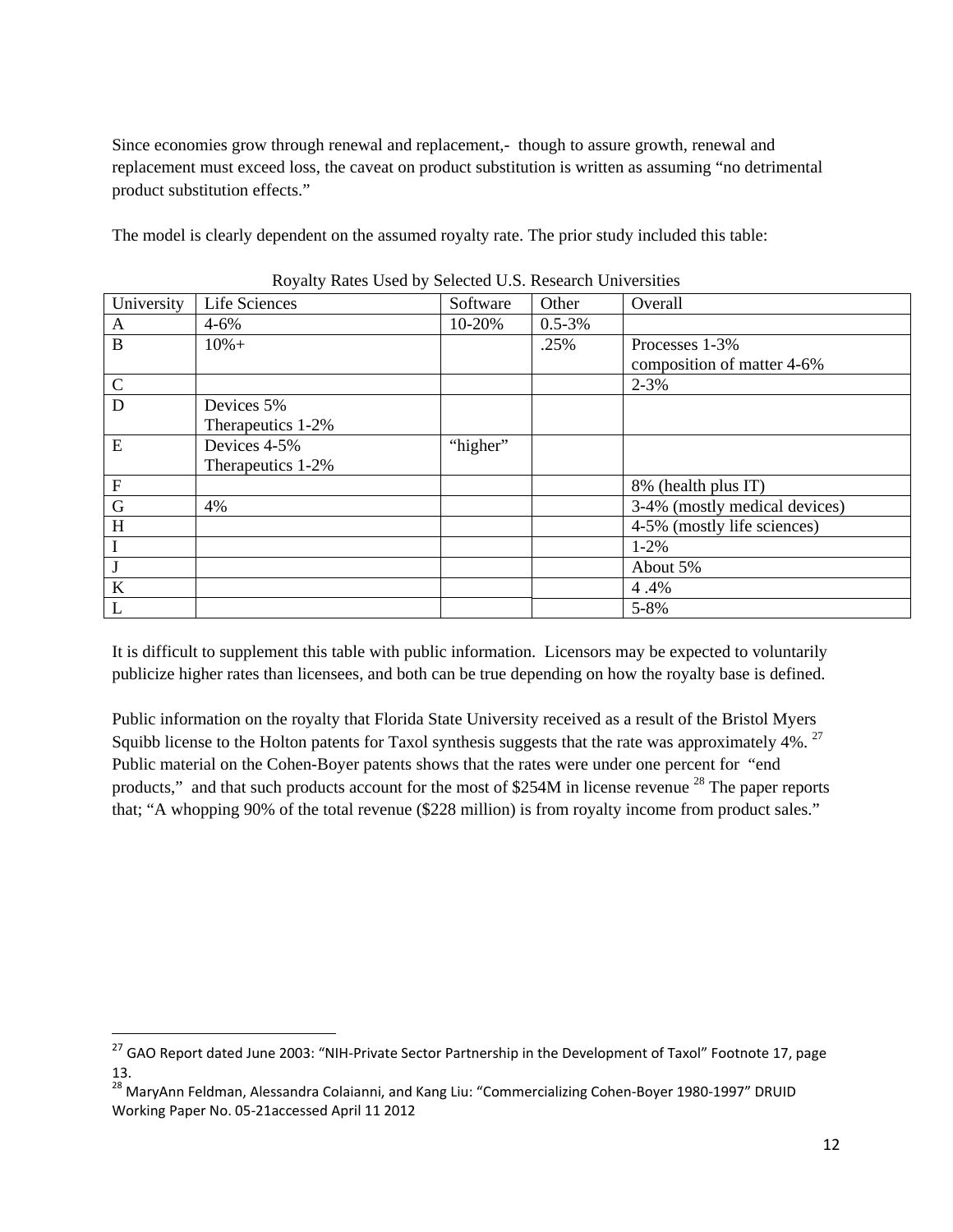## **AUTM Data, I-O Coefficients, and Results.**

The AUTM respondent data and I-O coefficients are in Appendix B. The GDP, Employment and Gross Output calculations for University AUTM Survey respondents and Hospital and Research Institutions AUTM Survey respondents are in Appendices C and D, respectively. Appendix E is a sum of the impacts estimated in Appendices C and D.

Since the royalty rate is clearly a key input, the calculations were run for three assumed royalties; 2%, 5%, and 10%. The assumptions that i) all sales are made by domestic producers<sup>29</sup>, ii) the royalty base captures all the relevant sales of the academic licensees, iii) none of the licensees' sales are to final users, iv) the intermediate inputs to the licensees' sales are all produced domestically, and v) all of the licensee's sales are from manufacturing industries, and none from service industries, are likely the next largest unknowns which affect the estimates. Appendix A shows how these and other assumptions affect the estimates, - in some cases, leading to overestimates, and in an equal number of cases, leading to underestimates.

Since not all sales are captured in the royalty base -which effectively lowers the royalty rate, and since licensors naturally report higher rates than licensees, estimates at the lower end of the range are likely more realistic, especially on a weighted average basis.

Summing over the 15 years of available data for academic U.S. AUTM Survey respondents, both U.S. universities and hospitals and research institutes, assuming no detrimental product substitution effects, and all the assumptions listed in Appendix A, then for royalty rates ranging from 2% to 10%; the total contribution of this academic licensing, to gross industry output ranges from \$199B to \$836B, in 2005 \$US Dollars and to GDP ranges from \$86B to \$338B, in 2005 \$US Dollars.

Estimates of the total number of person years of employment supported by U.S. universities' and hospitals' and research institutes' licensed-product sales range from 900,000 to over 3 million over the 15 year period.

Focusing on the 5% royalty rate column and considering that it captures a blend of conservative and reasonable assumptions: Academic U.S. AUTM member survey respondents' licensing activity contributed \$150B to U.S. GDP between 1996 and 2010, supporting 1.5 million person years of employment, and generated \$358B in Gross Output.

 <sup>29</sup> If all producers are domestic then all sales are domestic even if the buyer takes delivery overseas.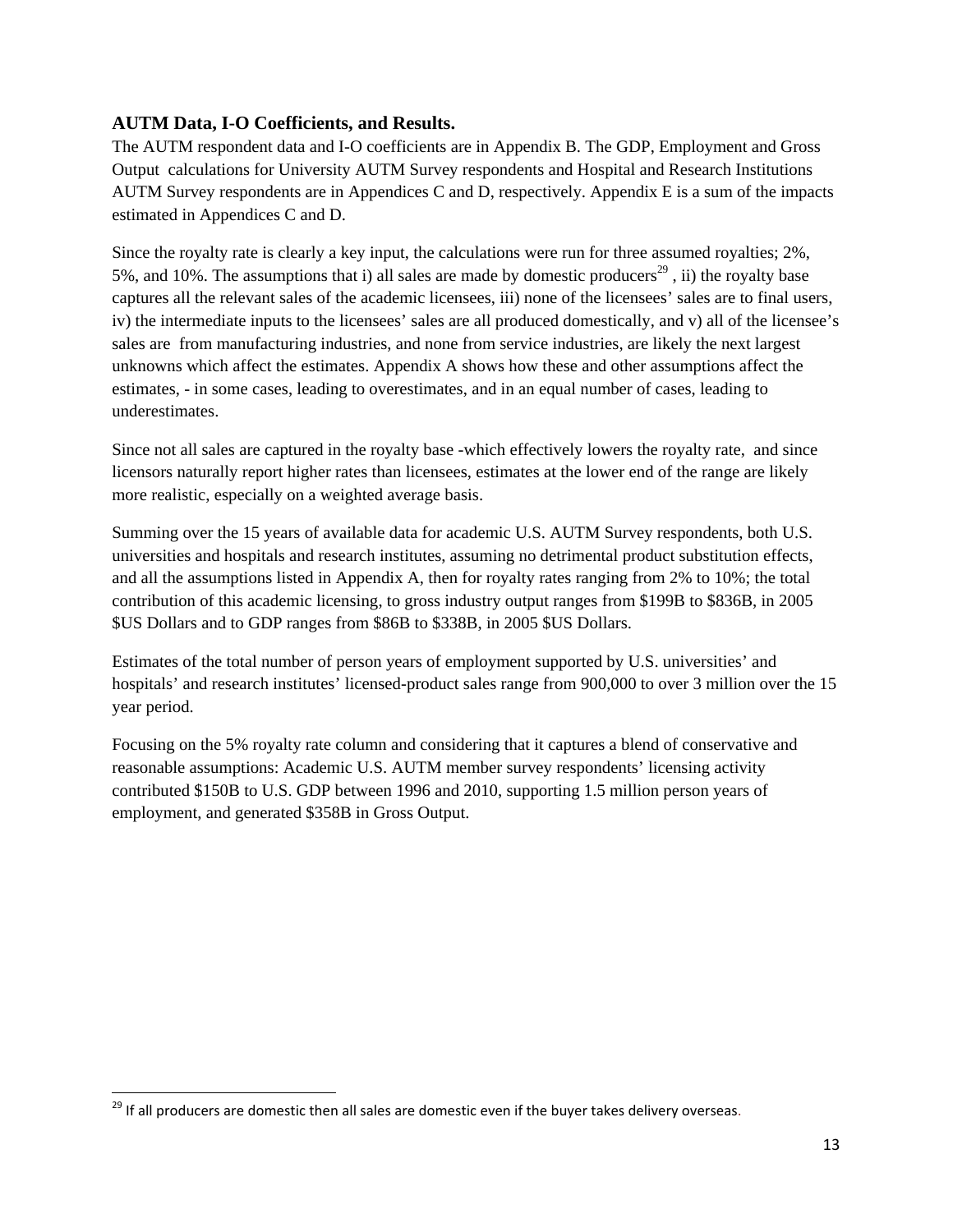# **Appendix A: Assumptions and their Effects**

| Assumption                                    | <b>Effect of Assumption:</b>                                                     | <b>Future Work</b>                     |
|-----------------------------------------------|----------------------------------------------------------------------------------|----------------------------------------|
|                                               | + means results in an over estimate relative to the estimates in this report     |                                        |
|                                               | - means results in an under estimate relative to the estimate in this report     |                                        |
| (Relevant) Sales= (Running Royalties) ÷       | + or - Total impact is a function of royalty rate                                | Acquire data                           |
| Royalty Rate                                  | - Since not all sales generate Running Royalties, this assumption leads to an    |                                        |
|                                               | underestimate. Impact overall would increase if this could be adjusted           |                                        |
|                                               | accurately.                                                                      |                                        |
| The licensees' production of Running          | + Impact overall would decrease.                                                 | Characterize locations of licensees'   |
| Royalty generating commodities occurs         |                                                                                  | production.                            |
| entirely in the U.S.                          |                                                                                  |                                        |
| None of the licensees' sales are final sales. | Gross Output: If a fraction of the licensees' sales are final sales, then it is  | Characterize products                  |
|                                               | appropriate to apply an output multiplier to that fraction, thus increasing the  |                                        |
|                                               | Gross Output estimate.                                                           |                                        |
|                                               | - Employment: If Gross Output increases, then Employment Increases.              |                                        |
| All of the intermediate inputs to Gross       | + Gross Output: If a fraction of the intermediate inputs to production are not   | Characterize the geographic origin of  |
| Output are domestic.                          | domestically produced, then Gross Output should be reduced.                      | intermediate inputs                    |
|                                               | + Employment: If Gross Output is reduced, then Employment is reduced             |                                        |
|                                               |                                                                                  |                                        |
| Licensees are in a subgroup (chemical         | - GDP: Value added ratios are generally higher for service providers than for    | Characterize industries of licensees   |
| products, plastics and rubber, nonmetallic    | manufacturers, so the GDP estimate would increase.                               |                                        |
| minerals, fabricated metals, computer and     |                                                                                  |                                        |
| electronics, electrical equipment,            | -Employment: Employment multipliers are generally higher for service providers   |                                        |
| transportation equipment, miscellaneous       | than for manufacturers, so the employment estimate would increase, .             |                                        |
| manufacturing and machinery) of industry      |                                                                                  |                                        |
| classes 31-33: "Manufacturing."               | + Gross Output: The output multipliers for service providers are generally lower |                                        |
|                                               | than for manufacturers. The Gross Output estimate would decrease                 |                                        |
| Sponsored Research to the academic            | - Impact would increase. The assumption was forced, since there are no reliable  | Acquire data                           |
| licensor associated with the license $= 0$    | data                                                                             |                                        |
| Impact ends when Running Royalty              | - Likely results in an underestimate of impact.                                  | Studies of product lifetimes, relative |
| payments end.                                 |                                                                                  | to license duration.                   |
| No Patent Reimbursement and no License        | Likely cancel each other out                                                     | Look at in more detail                 |
| Income paid to other Institutions             |                                                                                  |                                        |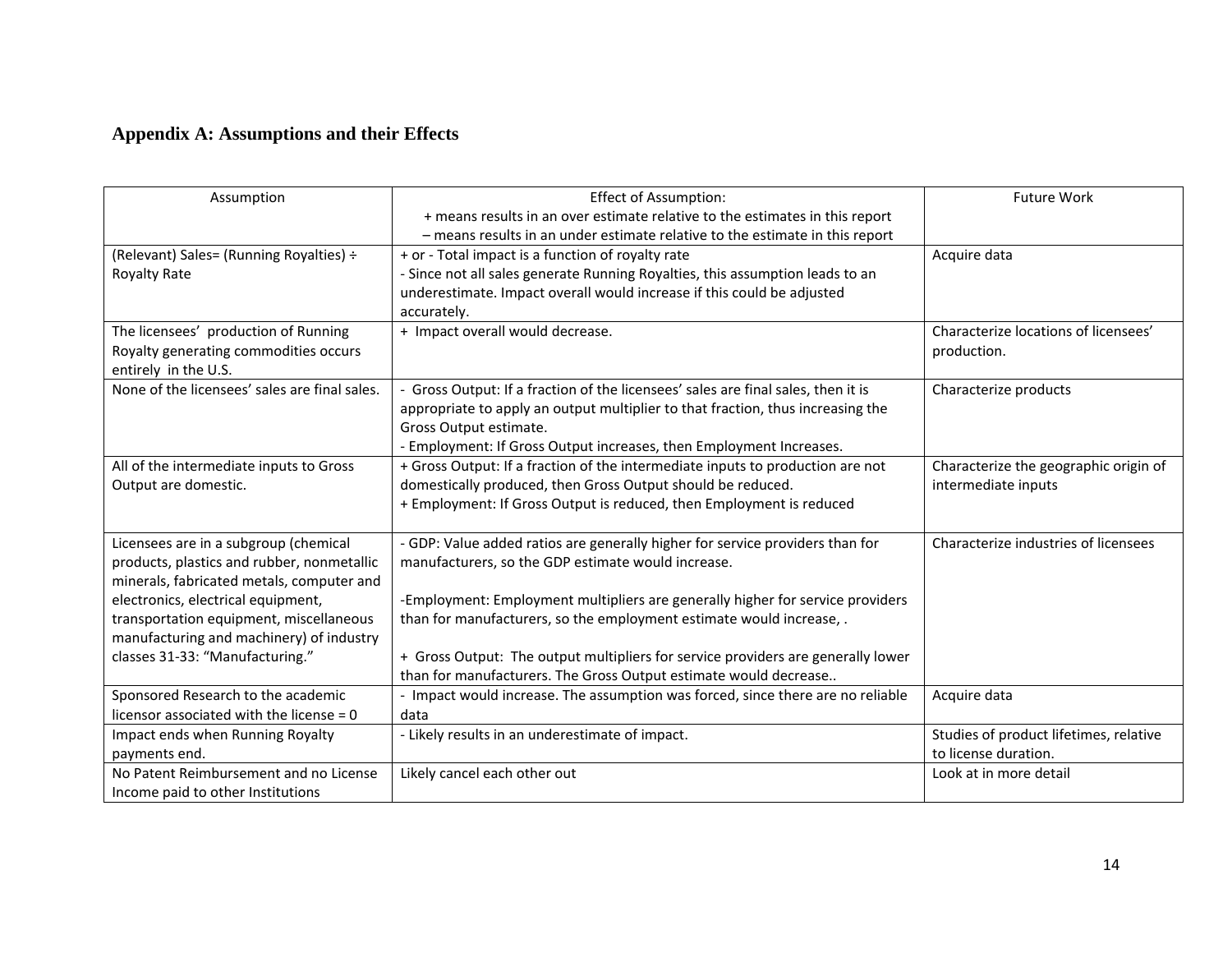|      | University                       | University                       | <b>HRI Total</b>             | HRI                          |                                   |                                   |                                                                      |                                                                                         |          |
|------|----------------------------------|----------------------------------|------------------------------|------------------------------|-----------------------------------|-----------------------------------|----------------------------------------------------------------------|-----------------------------------------------------------------------------------------|----------|
|      | <b>Total License</b>             | Running                          | License                      | Running                      |                                   |                                   |                                                                      |                                                                                         |          |
|      | Income                           | Royalties                        | Income                       | Royalties                    |                                   |                                   |                                                                      |                                                                                         |          |
|      | <b>Current Dollar</b><br>License | <b>Current Dollar</b><br>Running | Current<br>Dollar<br>License | Current<br>Dollar<br>Running | Value<br>added ratio<br>from U.S. | Output<br>multiplier<br>from U.S. | Employment<br>multiplier<br>from U.S. I-<br>O tables for<br>Academic | Employment<br>to output<br>ratio from<br><b>U.S. I-O</b><br>tables for<br>Manufacturers | GDP      |
|      | Income                           | Royalties                        | Income                       | Royalties                    | I-O tables <sup>30</sup>          | I-O tables <sup>31</sup>          | Institutions <sup>32</sup>                                           | $(Licenses)^{33}$                                                                       | deflator |
| Year | millions                         | millions                         | millions                     | millions                     |                                   |                                   |                                                                      |                                                                                         |          |
| 1996 | \$365                            | \$282                            | \$135                        | \$84                         | 0.39                              | 0.71                              | 0.020                                                                | 0.0048                                                                                  | 83.159   |
| 1997 | \$483                            | \$315                            | \$129                        | \$81                         | 0.39                              | 0.71                              | 0.020                                                                | 0.0048                                                                                  | 84.628   |
| 1998 | \$614                            | \$390                            | \$113                        | \$60                         | 0.39                              | 0.71                              | 0.020                                                                | 0.0048                                                                                  | 85.584   |
| 1999 | \$675                            | \$475                            | \$152                        | \$139                        | 0.39                              | 0.69                              | 0.019                                                                | 0.0046                                                                                  | 86.842   |
| 2000 | \$1,100                          | \$559                            | \$132                        | \$111                        | 0.39                              | 0.72                              | 0.018                                                                | 0.0044                                                                                  | 88.723   |
| 2001 | \$868                            | \$637                            | \$171                        | \$131                        | 0.38                              | 0.74                              | 0.018                                                                | 0.0045                                                                                  | 90.727   |
| 2002 | \$998                            | \$787                            | \$259                        | \$151                        | 0.40                              | 0.63                              | 0.017                                                                | 0.0043                                                                                  | 92.196   |
| 2003 | \$1,032                          | \$829                            | \$314                        | \$249                        | 0.40                              | 0.62                              | 0.017                                                                | 0.0040                                                                                  | 94.135   |
| 2004 | \$1,088                          | \$810                            | \$346                        | \$277                        | 0.40                              | 0.59                              | 0.016                                                                | 0.0037                                                                                  | 96.786   |
| 2005 | \$1,775                          | \$856                            | \$346                        | \$278                        | 0.39                              | 0.64                              | 0.015                                                                | 0.0034                                                                                  | 100      |
| 2006 | \$1,512                          | \$969                            | \$653                        | \$198                        | 0.40                              | 0.63                              | 0.015                                                                | 0.0032                                                                                  | 103.231  |
| 2007 | \$2,099                          | \$1,807                          | \$576                        | \$125                        | 0.39                              | 0.64                              | 0.014                                                                | 0.0030                                                                                  | 106.227  |
| 2008 | \$2,397                          | \$1,946                          | \$1,037                      | \$351                        | 0.38                              | 0.69                              | 0.010                                                                | 0.0029                                                                                  | 108.582  |
| 2009 | \$1,782                          | \$1,351                          | \$525                        | \$257                        | 0.42                              | 0.60                              | 0.013                                                                | 0.0029                                                                                  | 109.729  |
| 2010 | \$1,790                          | \$1,092                          | \$587                        | \$276                        | 0.42                              | 0.60                              | 0.013                                                                | 0.0029                                                                                  | 110.992  |

**Appendix B. AUTM Data and I-O Multipliers** 

<sup>&</sup>lt;sup>30</sup> This applies to the licensees' sales only. Recall that 100% of license income received by the academic licensors contributes to GDP.<br><sup>31</sup> This is applied to the license income received by the academic licensors only, intermediate inputs since all of nonprofit expenses by definition are consumed by persons, and thus, are final demand. There is NO output multiplier applied to the licensees' sales. Gross Output <sup>=</sup> 1 <sup>x</sup> (licensees' sales)

<sup>&</sup>lt;sup>32</sup> The number of employees required in all industries to meet the university level of final demand.<br><sup>33</sup> For manufacturers in the subgroup of manufacturers identified previously.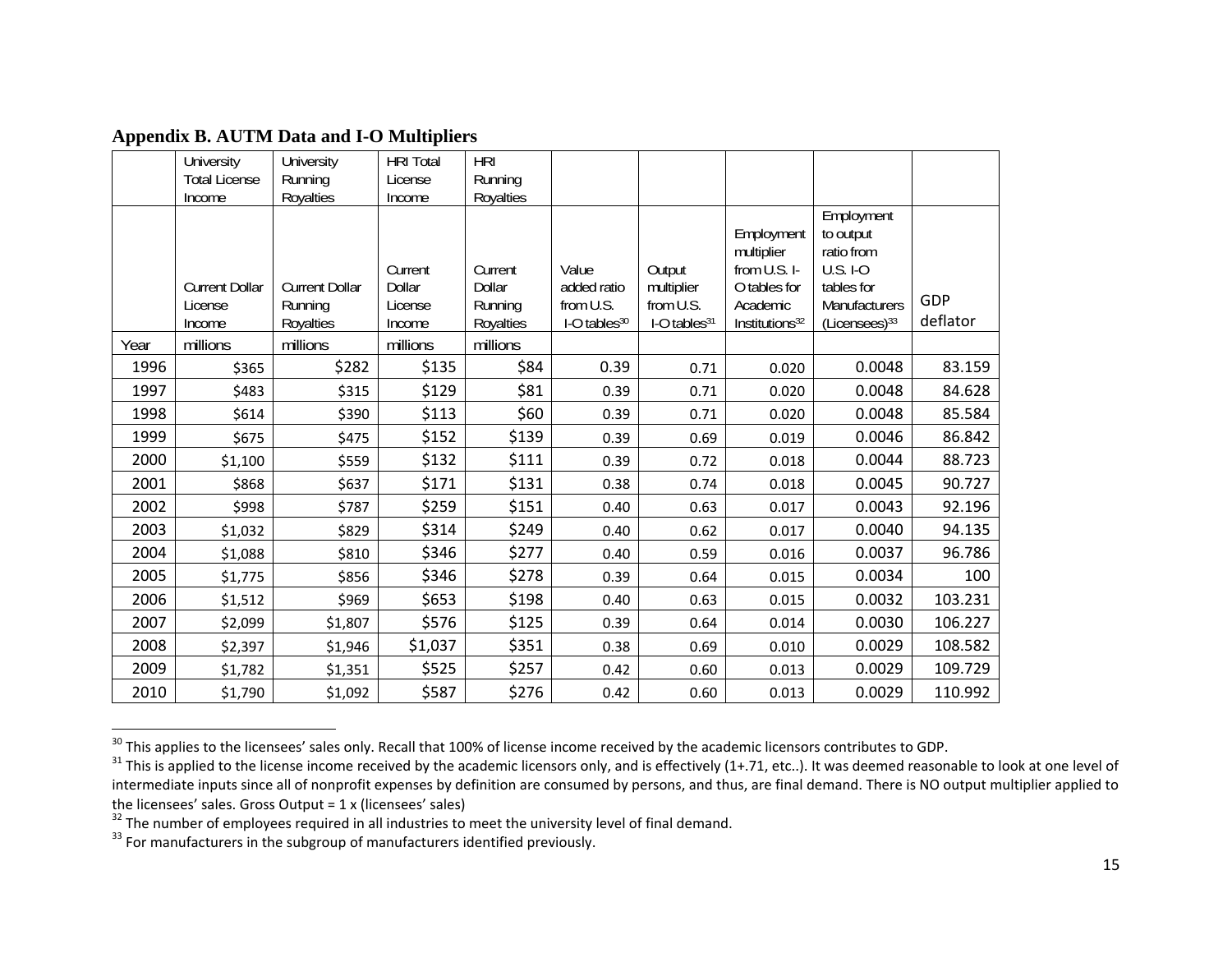|       | University<br>Contribution to<br>GDP, 2%<br>Running<br>Royalties | University<br>Contribution<br>to GDP, 5%<br>Running<br>Royalties | University<br>Contribution<br>to GDP, 10 %<br>Running<br>Royalties | University<br>Contribution to<br>Person Years<br><sub>of</sub><br>Employment<br>Supported,<br>2% Running<br>Royalties | University<br>Contribution<br>to Person<br>Years of<br>Employment<br>Supported,<br>5% Running<br>Royalties | University<br>Contribution<br>to Person<br>Years of<br>Employment<br>Supported,<br>$10\%$<br>Running<br>Royalties | University<br>Contribution to<br><b>Gross Output</b><br>Output<br>Multiplier = $1$ ,<br>2% Running<br>Royalties | University<br>Contribution<br>to Gross<br>Output Output<br>Multiplier = $1$ ,<br>5% Running<br>Royalties | University<br>Contribution to<br>Gross Output,<br>Output<br>Multiplier = $1$ ,<br>10 % Running<br>Royalties) |
|-------|------------------------------------------------------------------|------------------------------------------------------------------|--------------------------------------------------------------------|-----------------------------------------------------------------------------------------------------------------------|------------------------------------------------------------------------------------------------------------|-------------------------------------------------------------------------------------------------------------------|-----------------------------------------------------------------------------------------------------------------|----------------------------------------------------------------------------------------------------------|--------------------------------------------------------------------------------------------------------------|
|       | Constant<br><b>Dollars</b>                                       | Constant<br><b>Dollars</b>                                       | Constant<br><b>Dollars</b>                                         | Person Yrs of<br>Employment                                                                                           | Person Yrs of<br>Employment                                                                                | Person Yrs of<br>Employment                                                                                       | Constant<br><b>Dollars</b>                                                                                      | Constant<br><b>Dollars</b>                                                                               | Constant<br><b>Dollars</b>                                                                                   |
| Year  | millions                                                         | millions                                                         | millions                                                           | thousands                                                                                                             | thousands                                                                                                  | thousands                                                                                                         | millions                                                                                                        | millions                                                                                                 | millions                                                                                                     |
| 1996  | \$7,035                                                          | \$3,078                                                          | \$1,758                                                            | 74                                                                                                                    | 34                                                                                                         | 21                                                                                                                | \$17,713                                                                                                        | \$7,536                                                                                                  | \$4,143                                                                                                      |
| 1997  | \$7,802                                                          | \$3,463                                                          | \$2,017                                                            | 85                                                                                                                    | 40                                                                                                         | 25                                                                                                                | \$19,572                                                                                                        | \$8,414                                                                                                  | \$4,695                                                                                                      |
| 1998  | \$9,584                                                          | \$4,264                                                          | \$2,490                                                            | 105                                                                                                                   | 49                                                                                                         | 31                                                                                                                | \$24,031                                                                                                        | \$10,349                                                                                                 | \$5,788                                                                                                      |
| 1999  | \$11,428                                                         | \$5,038                                                          | \$2,908                                                            | 122                                                                                                                   | 56                                                                                                         | 35                                                                                                                | \$28,665                                                                                                        | \$12,255                                                                                                 | \$6,785                                                                                                      |
| 2000  | \$13,400                                                         | \$6,104                                                          | \$3,672                                                            | 143                                                                                                                   | 69                                                                                                         | 45                                                                                                                | \$33,631                                                                                                        | \$14,731                                                                                                 | \$8,431                                                                                                      |
| 2001  | \$14,413                                                         | \$6,339                                                          | \$3,648                                                            | 159                                                                                                                   | 73                                                                                                         | 44                                                                                                                | \$36,750                                                                                                        | \$15,702                                                                                                 | \$8,685                                                                                                      |
| 2002  | \$18,244                                                         | \$7,947                                                          | \$4,515                                                            | 186                                                                                                                   | 85                                                                                                         | 51                                                                                                                | \$44,433                                                                                                        | \$18,833                                                                                                 | \$10,300                                                                                                     |
| 2003  | \$18,510                                                         | \$8,062                                                          | \$4,579                                                            | 182                                                                                                                   | 83                                                                                                         | 50                                                                                                                | \$45,820                                                                                                        | \$19,392                                                                                                 | \$10,583                                                                                                     |
| 2004  | \$18,000                                                         | \$7,875                                                          | \$4,500                                                            | 168                                                                                                                   | 78                                                                                                         | 47                                                                                                                | \$43,644                                                                                                        | \$18,532                                                                                                 | \$10,162                                                                                                     |
| 2005  | \$18,519                                                         | \$8,473                                                          | \$5,124                                                            | 174                                                                                                                   | 86                                                                                                         | 56                                                                                                                | \$45,707                                                                                                        | \$20,028                                                                                                 | \$11,469                                                                                                     |
| 2006  | \$20,006                                                         | \$8,881                                                          | \$5,173                                                            | 179                                                                                                                   | 85                                                                                                         | 53                                                                                                                | \$49,306                                                                                                        | \$21,158                                                                                                 | \$11,776                                                                                                     |
| 2007  | \$34,824                                                         | \$15,115                                                         | \$8,545                                                            | 299                                                                                                                   | 137                                                                                                        | 83                                                                                                                | \$88,289                                                                                                        | \$37,258                                                                                                 | \$20,247                                                                                                     |
| 2008  | \$35,873                                                         | \$15,674                                                         | \$8,941                                                            | 305                                                                                                                   | 136                                                                                                        | 79                                                                                                                | \$93,348                                                                                                        | \$39,578                                                                                                 | \$21,655                                                                                                     |
| 2009  | \$27,710                                                         | \$12,059                                                         | \$6,841                                                            | 222                                                                                                                   | 103                                                                                                        | 63                                                                                                                | \$64,176                                                                                                        | \$27,233                                                                                                 | \$14,919                                                                                                     |
| 2010  | \$22,268                                                         | \$9,875                                                          | \$5,744                                                            | 184                                                                                                                   | 88                                                                                                         | 55                                                                                                                | \$51,766                                                                                                        | \$22,258                                                                                                 | \$12,422                                                                                                     |
| Total | \$277,617                                                        | \$122,245                                                        | \$70,454                                                           | 2,586                                                                                                                 | 1,201                                                                                                      | 739                                                                                                               | \$686,851                                                                                                       | \$293,258                                                                                                | \$162,060                                                                                                    |

# **Appendix C: GDP, Employment, and Gross Output Calculations for U.S. University AUTM Survey Respondents:**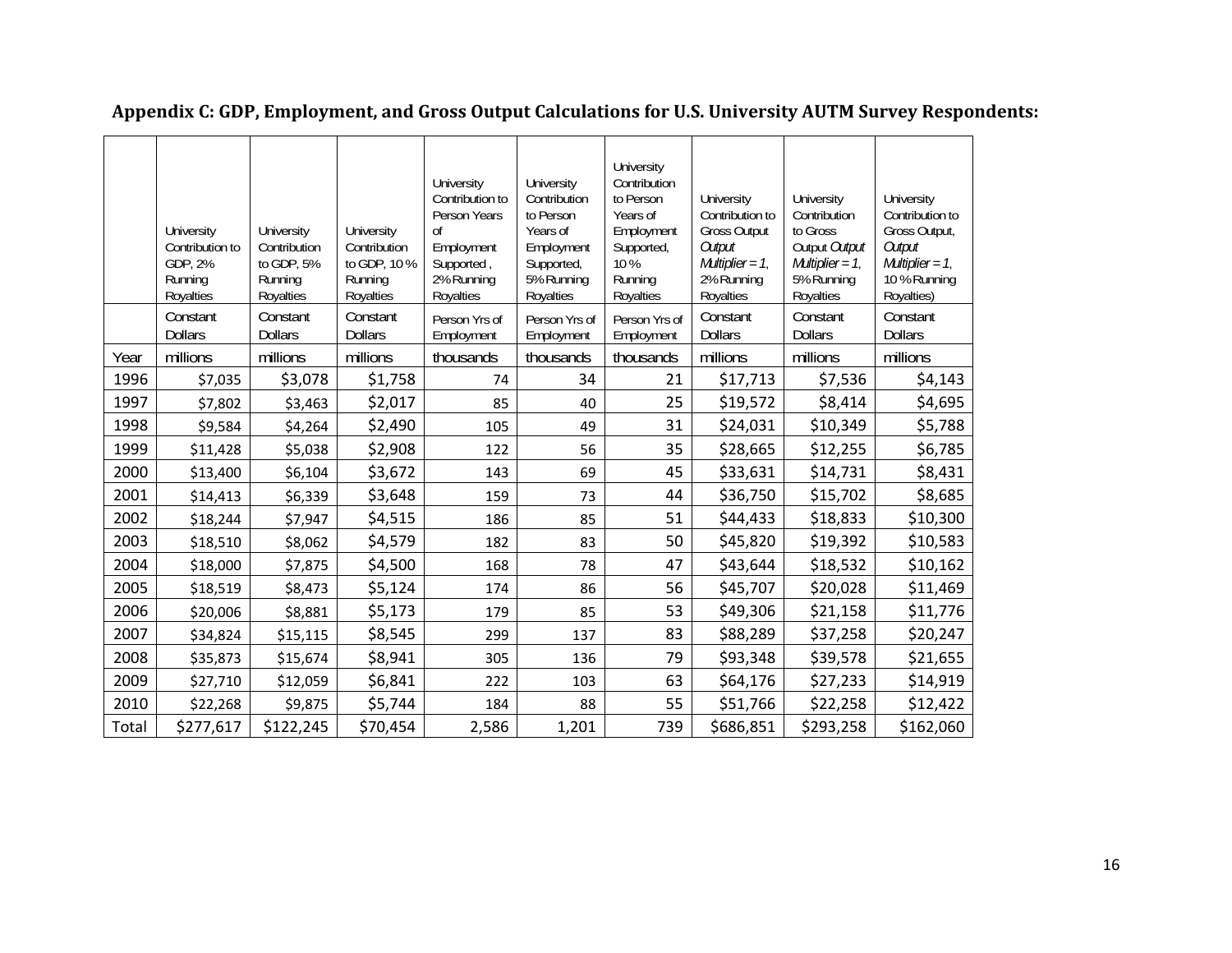|       | <b>HRI</b><br>Contribution<br>to GDP, 2%<br>Running<br>Royalties | <b>HRI</b><br>Contribution<br>to GDP, 5%<br>Running<br>Royalties | <b>HRI</b><br>Contribution<br>to GDP, 10 %<br>Running<br>Royalties or | <b>HRI</b><br>Contribution<br>to Person<br>Years of<br>Employment<br>Supported,<br>2% Running<br>Royalties | <b>HRI</b><br>Contribution<br>to Person<br>Years of<br>Employment<br>Supported,<br>5% Running<br>Royalties | <b>HRI</b><br>Contribution<br>to Person<br>Years of<br>Employment<br>Supported,<br>10 %<br>Running<br>Royalties | <b>HRI</b><br>Contribution<br>to Gross<br>Output,<br>Output<br>Multiplier = $1$ ,<br>2% Running<br>Royalties | <b>HRI</b><br>Contribution<br>to Gross<br>Output,<br>Output<br>Multiplier = $1$ ,<br>5% Running<br>Royalties | <b>HRI</b><br>Contribution<br>to Gross<br>Output,<br>Output<br>Multiplier = $1$ ,<br>10%<br>Running<br>Royalties |
|-------|------------------------------------------------------------------|------------------------------------------------------------------|-----------------------------------------------------------------------|------------------------------------------------------------------------------------------------------------|------------------------------------------------------------------------------------------------------------|-----------------------------------------------------------------------------------------------------------------|--------------------------------------------------------------------------------------------------------------|--------------------------------------------------------------------------------------------------------------|------------------------------------------------------------------------------------------------------------------|
|       | Constant<br><b>Dollars</b>                                       | Constant<br><b>Dollars</b>                                       | Constant<br><b>Dollars</b>                                            | Person Yrs of<br>Employment                                                                                | Person Yrs of<br>Employment                                                                                | Person Yrs of<br>Employment                                                                                     | Constant<br><b>Dollars</b>                                                                                   | Constant<br><b>Dollars</b>                                                                                   | Constant<br><b>Dollars</b>                                                                                       |
| Year  | millions                                                         | millions                                                         | millions                                                              | thousands                                                                                                  | thousands                                                                                                  | thousands                                                                                                       | millions                                                                                                     | millions                                                                                                     | millions                                                                                                         |
| 1996  | \$2,120                                                          | \$945                                                            | \$554                                                                 | 23                                                                                                         | 11                                                                                                         | 7                                                                                                               | \$5,311                                                                                                      | \$2,291                                                                                                      | \$1,284                                                                                                          |
| 1997  | \$2,022                                                          | \$901                                                            | \$527                                                                 | 22                                                                                                         | 10                                                                                                         | 6                                                                                                               | \$5,069                                                                                                      | \$2,184                                                                                                      | \$1,223                                                                                                          |
| 1998  | \$1,484                                                          | \$673                                                            | \$402                                                                 | 16                                                                                                         | 8                                                                                                          | 5                                                                                                               | \$3,703                                                                                                      | \$1,616                                                                                                      | \$921                                                                                                            |
| 1999  | \$3,285                                                          | \$1,419                                                          | \$797                                                                 | 35                                                                                                         | 16                                                                                                         | 9                                                                                                               | \$8,282                                                                                                      | \$3,490                                                                                                      | \$1,892                                                                                                          |
| 2000  | \$2,558                                                          | \$1,112                                                          | \$631                                                                 | 27                                                                                                         | 12                                                                                                         | $\overline{7}$                                                                                                  | \$6,495                                                                                                      | \$2,752                                                                                                      | \$1,504                                                                                                          |
| 2001  | \$2,968                                                          | \$1,300                                                          | \$744                                                                 | 33                                                                                                         | 15                                                                                                         | 9                                                                                                               | \$7,575                                                                                                      | \$3,227                                                                                                      | \$1,778                                                                                                          |
| 2002  | \$3,573                                                          | \$1,598                                                          | \$939                                                                 | 37                                                                                                         | 17                                                                                                         | 11                                                                                                              | \$8,644                                                                                                      | \$3,733                                                                                                      | \$2,096                                                                                                          |
| 2003  | \$5,567                                                          | \$2,427                                                          | \$1,380                                                               | 55                                                                                                         | 25                                                                                                         | 15                                                                                                              | \$13,778                                                                                                     | \$5,835                                                                                                      | \$3,187                                                                                                          |
| 2004  | \$6,129                                                          | \$2,666                                                          | \$1,512                                                               | 57                                                                                                         | 26                                                                                                         | 16                                                                                                              | \$14,883                                                                                                     | \$6,295                                                                                                      | \$3,432                                                                                                          |
| 2005  | \$5,775                                                          | \$2,518                                                          | \$1,432                                                               | 53                                                                                                         | 24                                                                                                         | 15                                                                                                              | \$14,444                                                                                                     | \$6,118                                                                                                      | \$3,343                                                                                                          |
| 2006  | \$4,425                                                          | \$2,150                                                          | \$1,391                                                               | 42                                                                                                         | 22                                                                                                         | 16                                                                                                              | \$10,629                                                                                                     | \$4,872                                                                                                      | \$2,953                                                                                                          |
| 2007  | \$2,821                                                          | \$1,454                                                          | \$998                                                                 | 27                                                                                                         | 16                                                                                                         | 12                                                                                                              | \$6,788                                                                                                      | \$3,248                                                                                                      | \$2,069                                                                                                          |
| 2008  | \$7,025                                                          | \$3,383                                                          | \$2,169                                                               | 61                                                                                                         | 30                                                                                                         | 20                                                                                                              | \$17,774                                                                                                     | \$8,078                                                                                                      | \$4,846                                                                                                          |
| 2009  | \$5,444                                                          | \$2,465                                                          | \$1,471                                                               | 45                                                                                                         | 22                                                                                                         | 14                                                                                                              | \$12,488                                                                                                     | \$5,455                                                                                                      | \$3,111                                                                                                          |
| 2010  | \$5,746                                                          | \$2,616                                                          | \$1,572                                                               | 48                                                                                                         | 24                                                                                                         | 16                                                                                                              | \$13,271                                                                                                     | \$5,817                                                                                                      | \$3,332                                                                                                          |
| Total | \$60,943                                                         | \$27,625                                                         | \$16,519                                                              | 579                                                                                                        | 279                                                                                                        | 178                                                                                                             | \$149,135                                                                                                    | \$65,012                                                                                                     | \$36,971                                                                                                         |

**Appendix D: GDP, Employment and Gross Output Calculation for U.S. Hospital and Research Institute AUTM Survey Respondents**